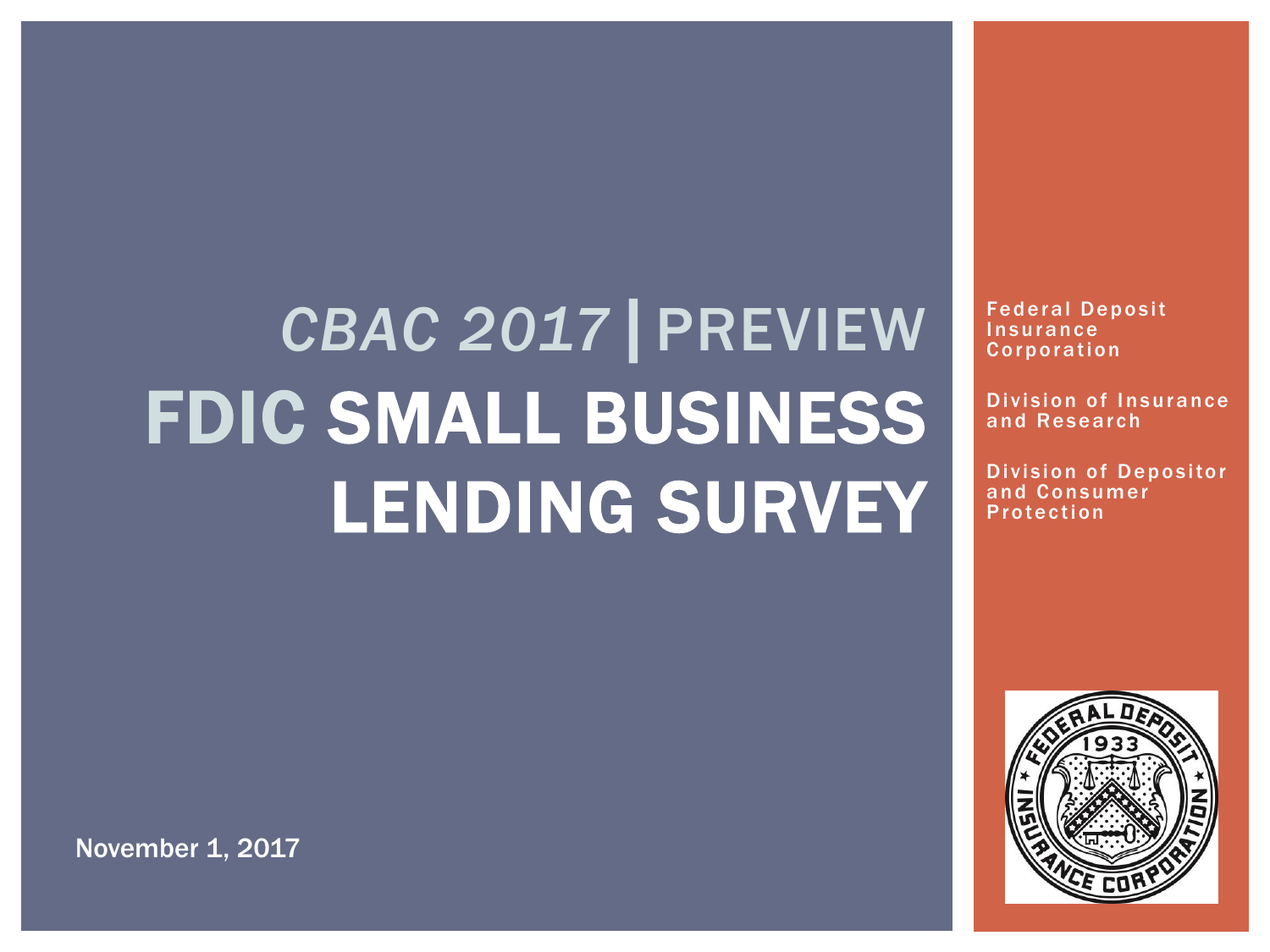## Why the Need for a Small Business Lending Survey?

 Small businesses an important component of U.S. economy

- **Small businesses rely on bank** financing
- **But bank small business lending** understudied due to lack of data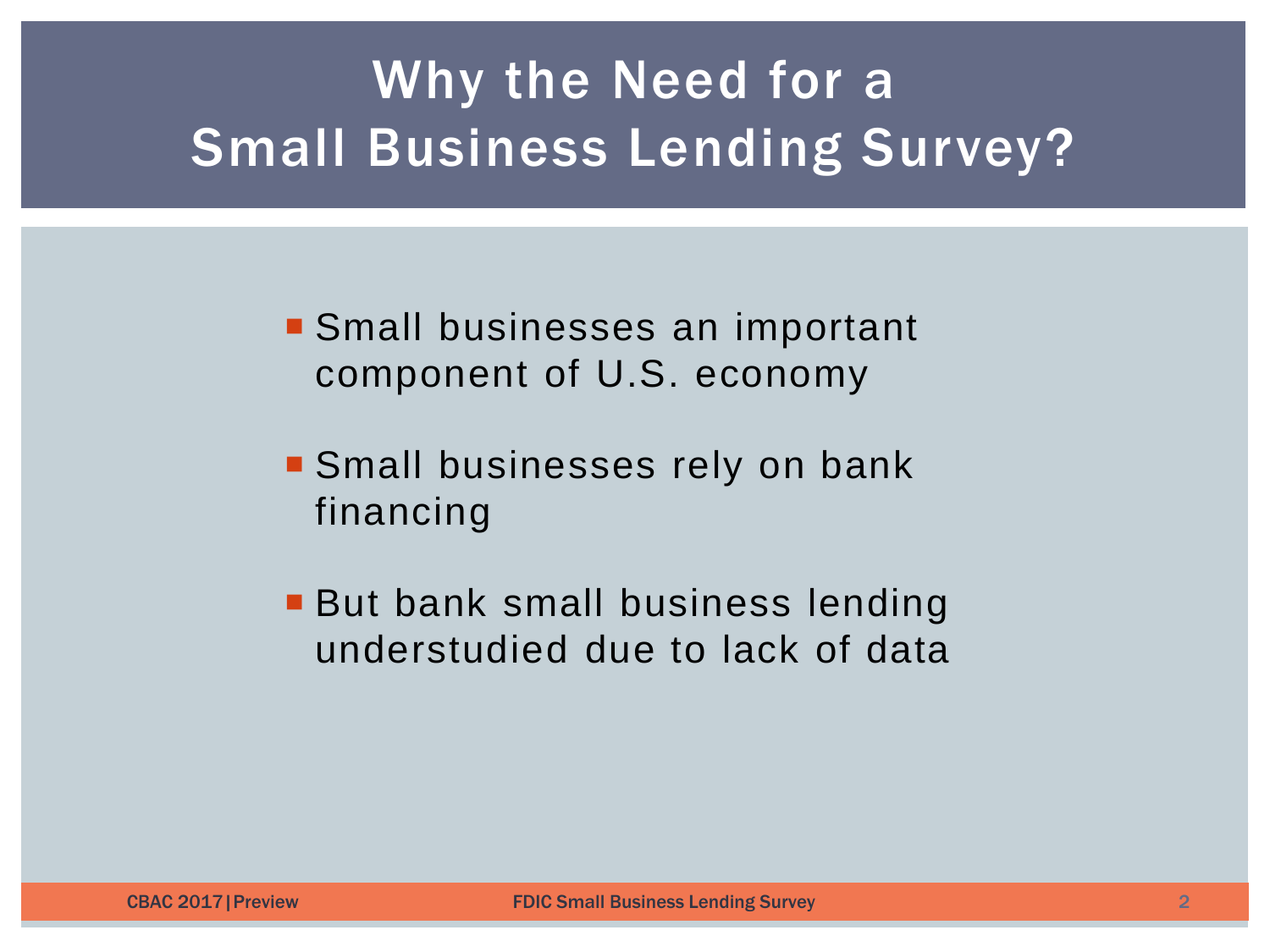## Small Business Lending Survey (SBLS) is Nationally Representative

- The *only nationally representative* survey of banks and small business lending
- **Universe: 5,979 U.S. banks with branches in** 50 states and DC
- **Sample: 1,961**
- **Responses: 1,174 (60%)**
- Small Banks defined <10B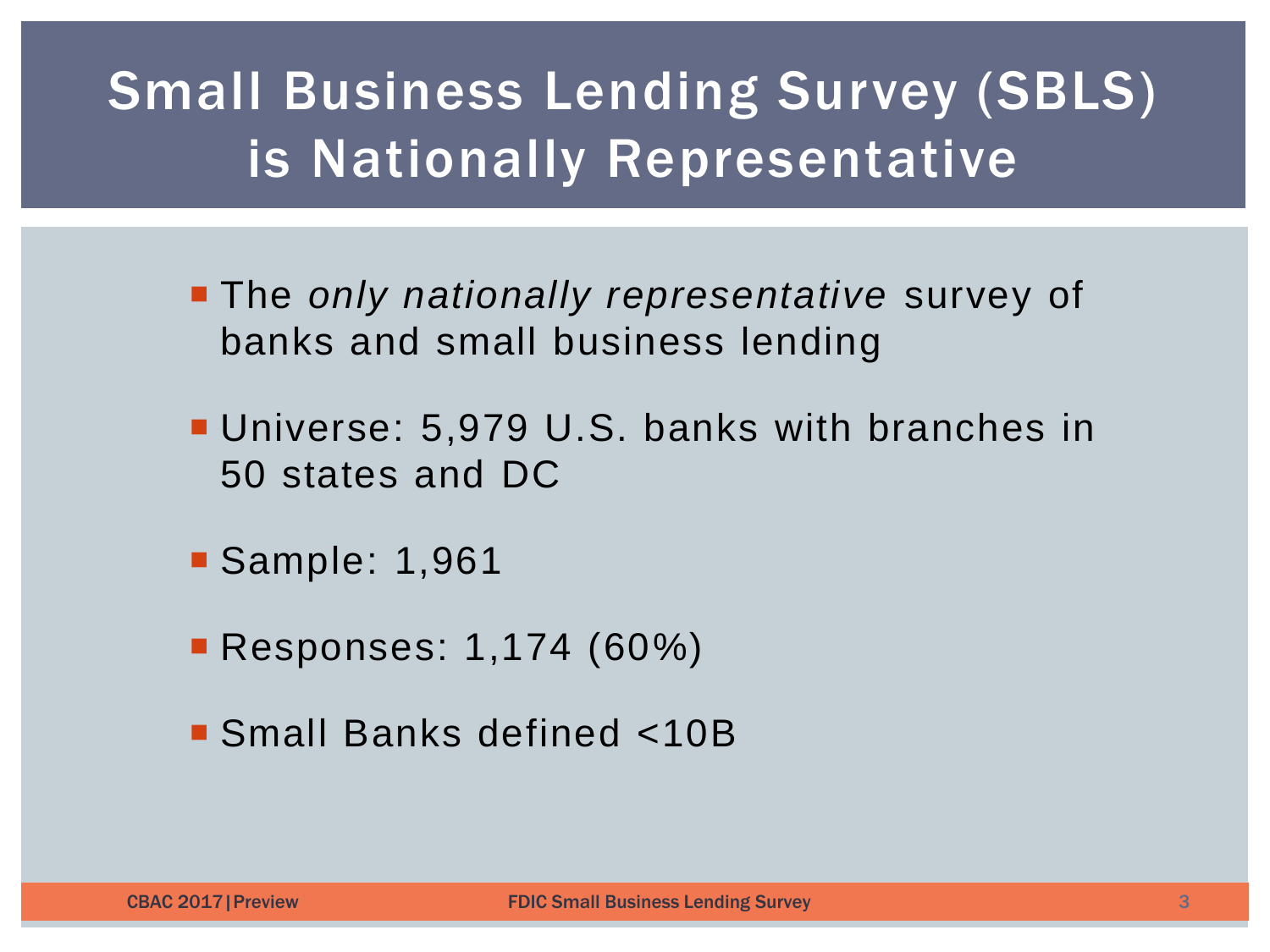## **SBLS Developed in Partnership** with Community Banks

#### **Cognitive & Usability Testing**

- **Four rounds of one-on-one discussions**
- 51 Banks, mostly community banks
- **11 States**
- **45 Towns and Cities**

#### Questions focus on 2015 activities

#### Survey fielded 2016 and 2017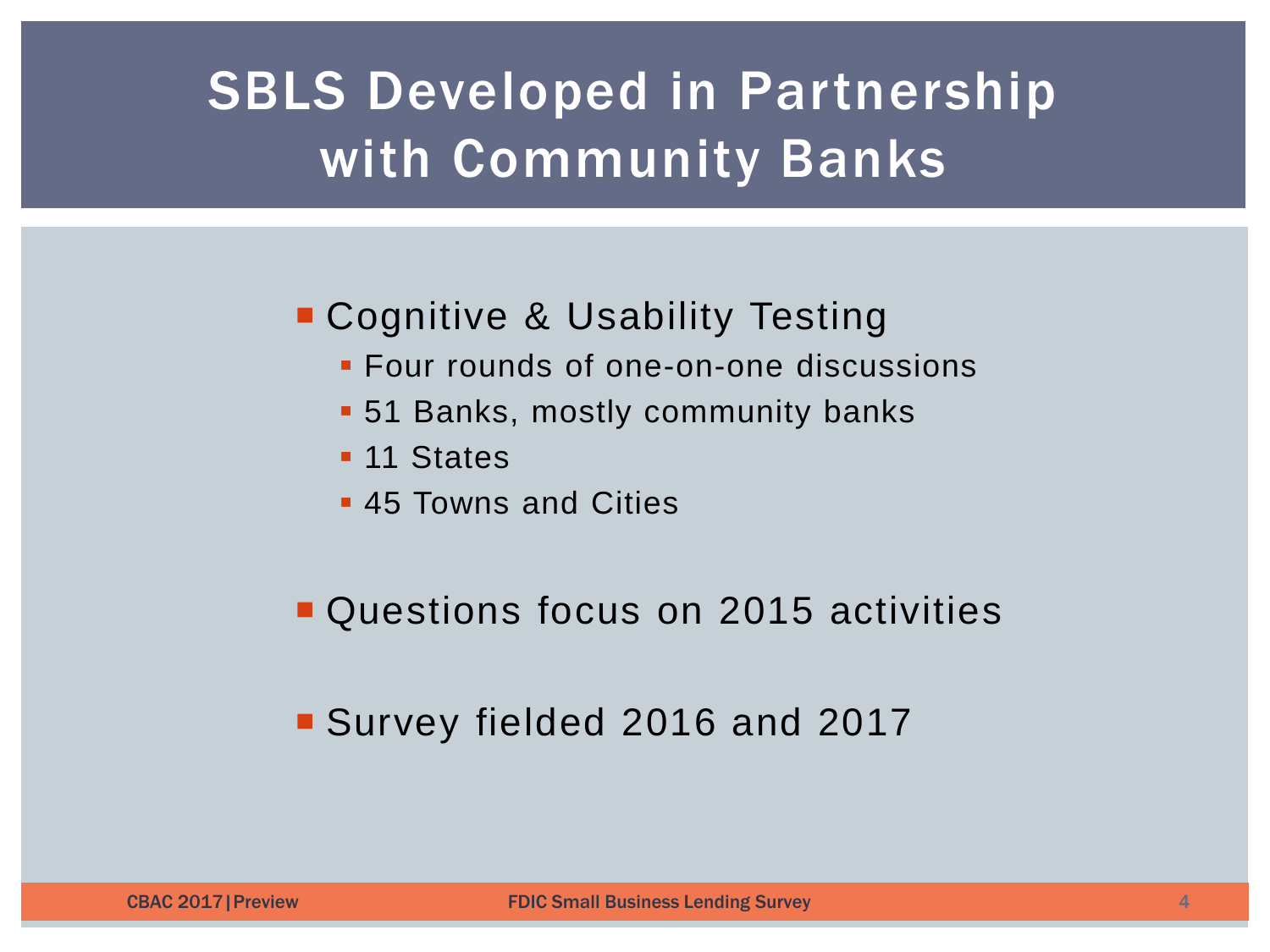### Topics Covered by the SBLS

- Small business borrower characteristics
- Market area and competitors
- **Perceived competitive advantages**
- **Loan products & underwriting**
- **Practices to generate and maintain small** business lending relationships
- **Expectations**
- Small business C&I originations and outstanding loans, for some banks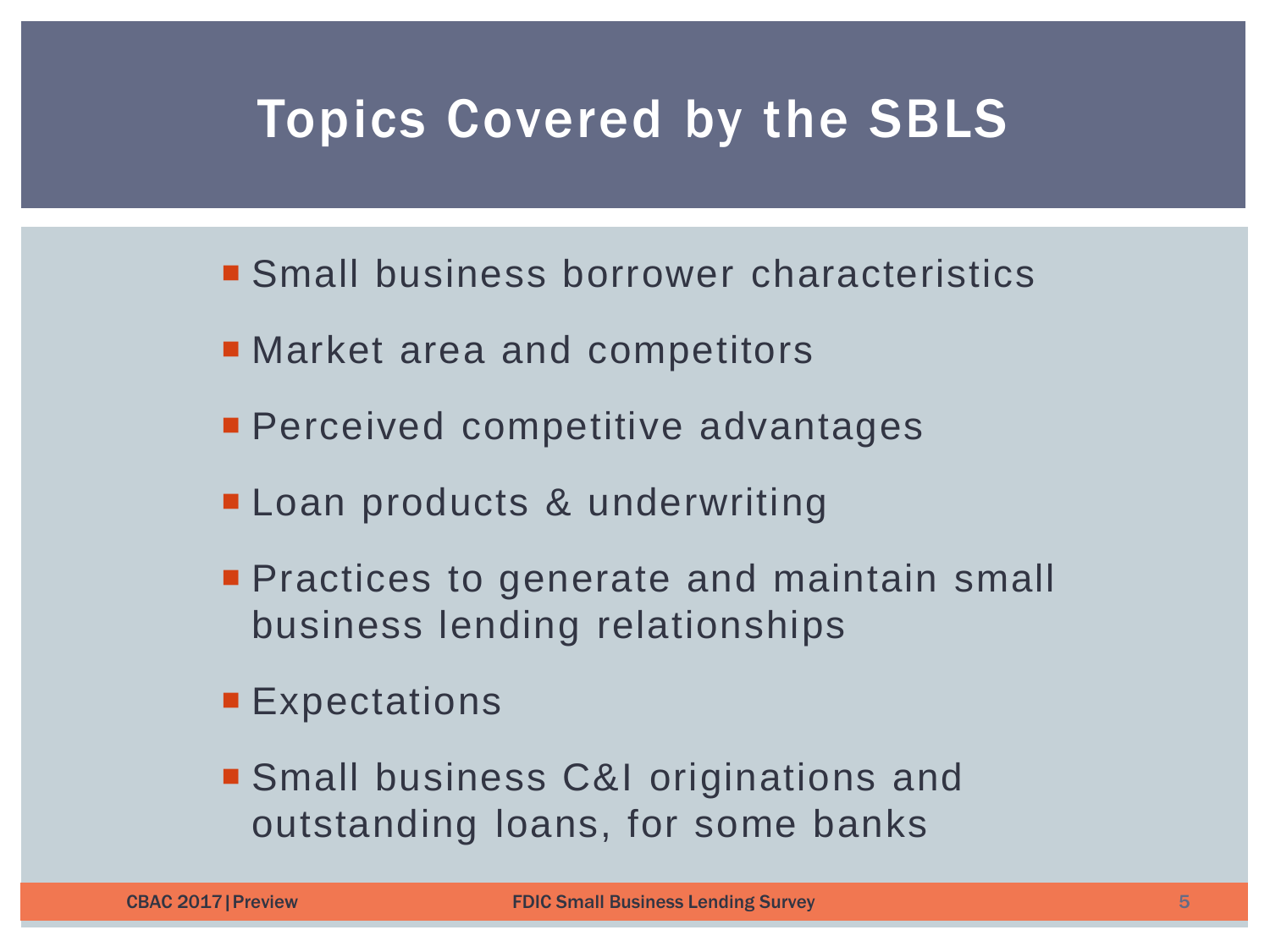## *SBLS: CBAC Preview*

- I. Measuring Small Business Lending by Small Banks
- II. The Nature of Small Business Lending by Small Banks
- III. What Makes Small Banks Special?

2016 **Small Business** Lending **Survey**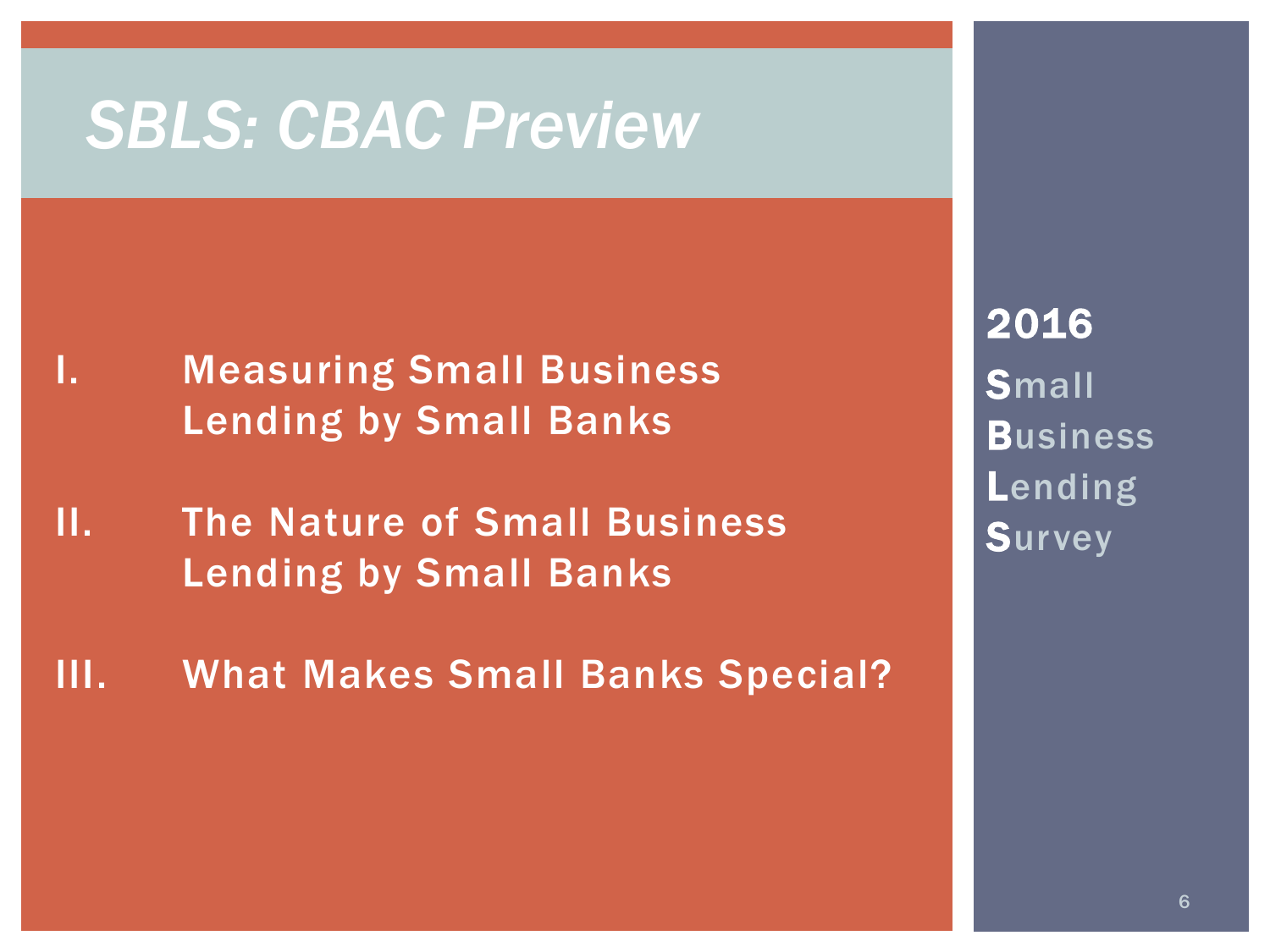## *SBLS Insights*

### I. Measuring Small Business Lending by Small Banks

 *1. Relying on Call Report proxy understates small business lending by Small Banks* 

*2. Today we show three different ways Survey demonstrates small business lending by Small Banks is understated*

2016 **Small Business** Lending **Survey**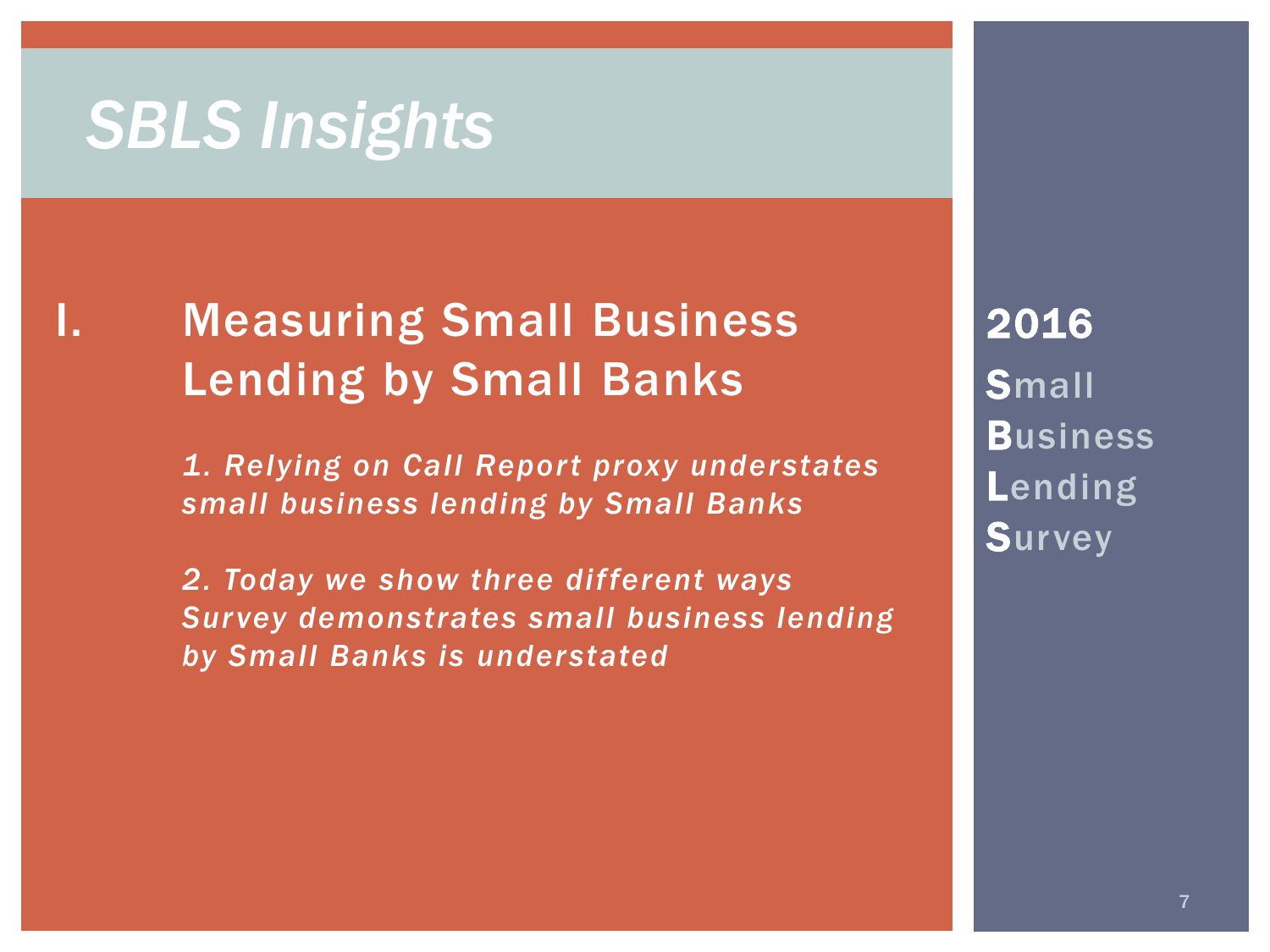#### CALL Report Proxy Understates Small Business Lending by Small Banks

| 2015 Q4 Call Report:                                                  |                                                                                                  |                                                                                             |  |  |
|-----------------------------------------------------------------------|--------------------------------------------------------------------------------------------------|---------------------------------------------------------------------------------------------|--|--|
| <b>Small Loans to Businesses</b>                                      |                                                                                                  |                                                                                             |  |  |
| C&I Loans<br>with<br>Loan Amount<br>$= $1M$ :<br><i><b>\$118B</b></i> | Commercial<br><b>Real Estate</b><br>Loans with<br>Loan Amount<br>$\le$ $\le$ $\frac{1}{2}$ $\le$ | Agricultural<br>Production and<br><b>Farmland Loans</b><br>with Loan<br>Amount<br>$= $500K$ |  |  |

*All banks able to report data collected by Call Report proxy*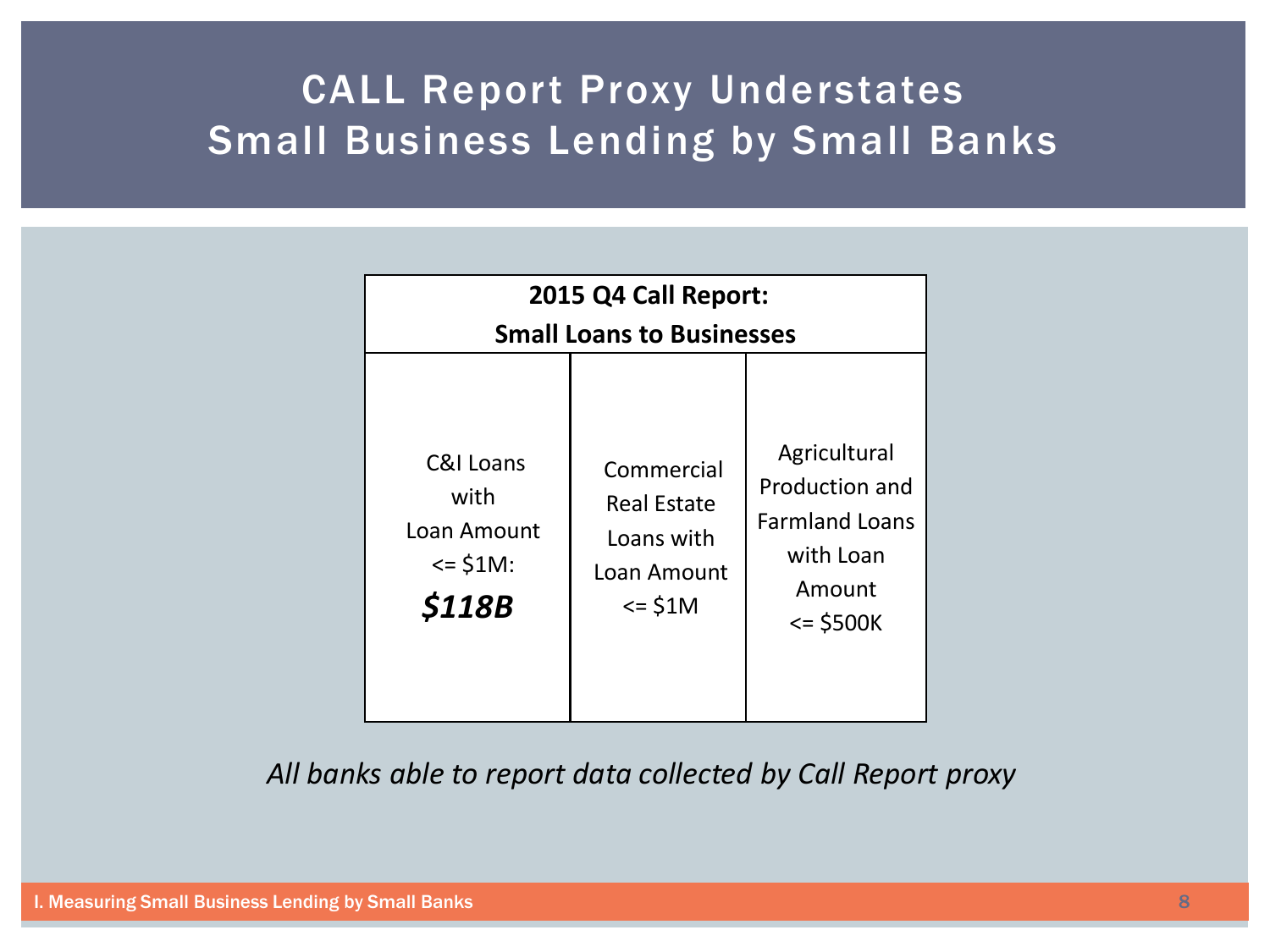#### Small Banks (<10B): 3 to 15% of C&I Originations Secured by 1-4 Family Residential Properties

| 2015 Q4 Call Report:                                                             |                                                                                                    |                                                                                             |                                                                                                                           |
|----------------------------------------------------------------------------------|----------------------------------------------------------------------------------------------------|---------------------------------------------------------------------------------------------|---------------------------------------------------------------------------------------------------------------------------|
| <b>Small Loans to Businesses</b>                                                 |                                                                                                    |                                                                                             |                                                                                                                           |
| <b>C&amp;I Loans</b><br>with<br>Loan Amount<br>$= $1M$ :<br><i><b>\$118B</b></i> | Commercial<br><b>Real Estate</b><br>Loans with<br>Loan Amount<br>$\le$ $\frac{1}{2}$ $\frac{1}{2}$ | Agricultural<br>Production and<br><b>Farmland Loans</b><br>with Loan<br>Amount<br>$= $500K$ | Loans Secured by<br>1-4 Family<br>Residential<br>Properties<br><b>But for C&amp;I</b><br>(a)<br>purposes:<br><b>\$16B</b> |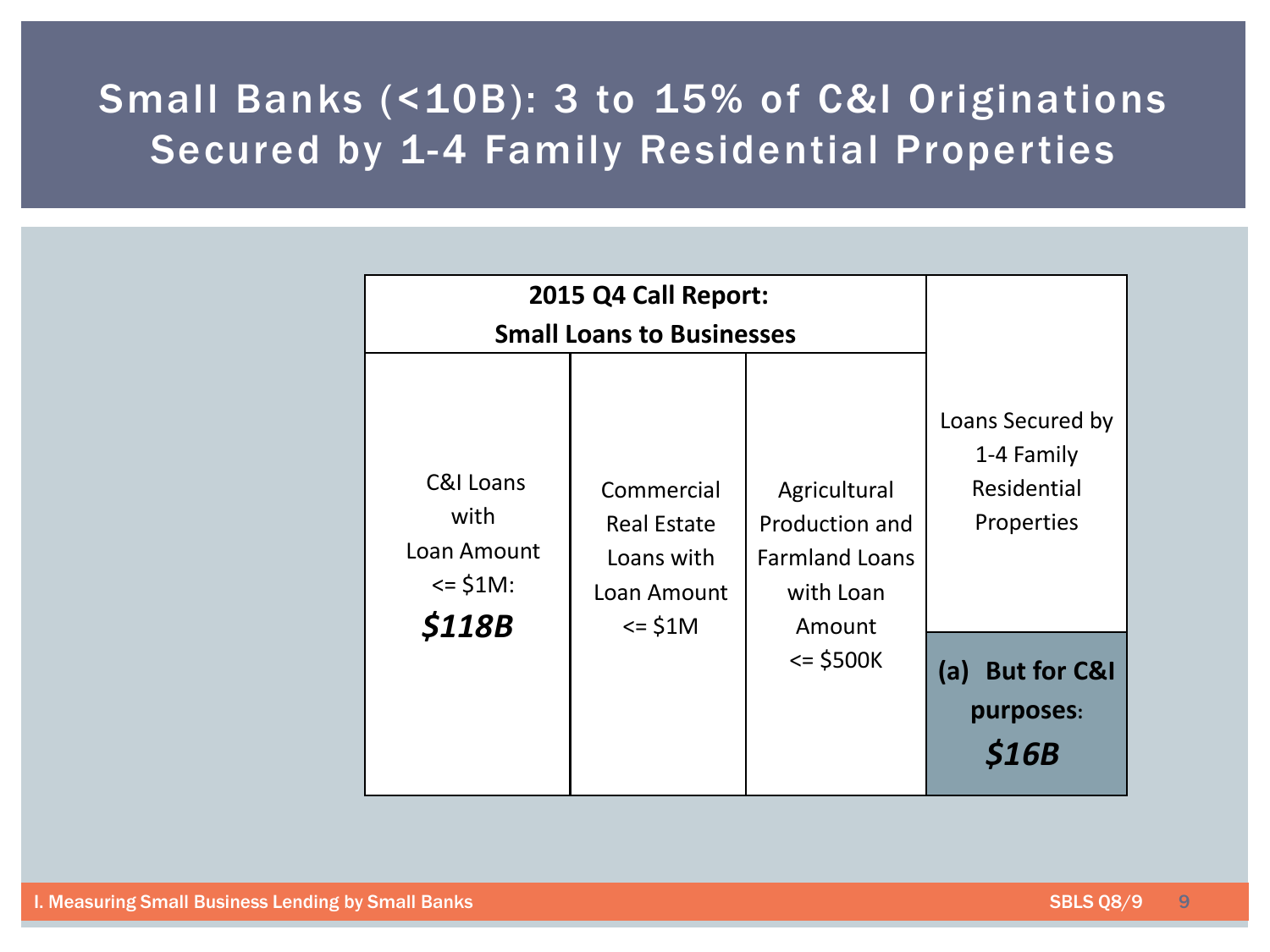#### Banks 1B to 10B: 20% of Outstanding CALL C&I Loans Originated at >1M to Small Businesses (Revenues <1M)

|                                                                                          | 2015 Q4 Call Report:<br><b>Small Loans to Businesses</b>        |                                                                |                                                              |                                                             |
|------------------------------------------------------------------------------------------|-----------------------------------------------------------------|----------------------------------------------------------------|--------------------------------------------------------------|-------------------------------------------------------------|
| C&I Loans<br>with<br>Loan Amount<br>$>$ \$1M                                             | C&I Loans<br>with                                               | Commercial<br><b>Real Estate</b>                               | Agricultural<br>Production and                               | Loans Secured by<br>1-4 Family<br>Residential<br>Properties |
| (b) To Small<br><b>Businesses (by</b><br><b>Banks 1B to 10B):</b><br><i><b>\$21B</b></i> | Loan Amount<br>$\le$ $\frac{1}{2}$ S1M:<br><i><b>\$118B</b></i> | Loans with<br>Loan Amount<br>$\le$ $\frac{1}{2}$ $\frac{1}{2}$ | <b>Farmland Loans</b><br>with Loan<br>Amount<br>$\le$ \$500K | <b>But for C&amp;I</b><br>(a)<br>purposes:<br><b>S16B</b>   |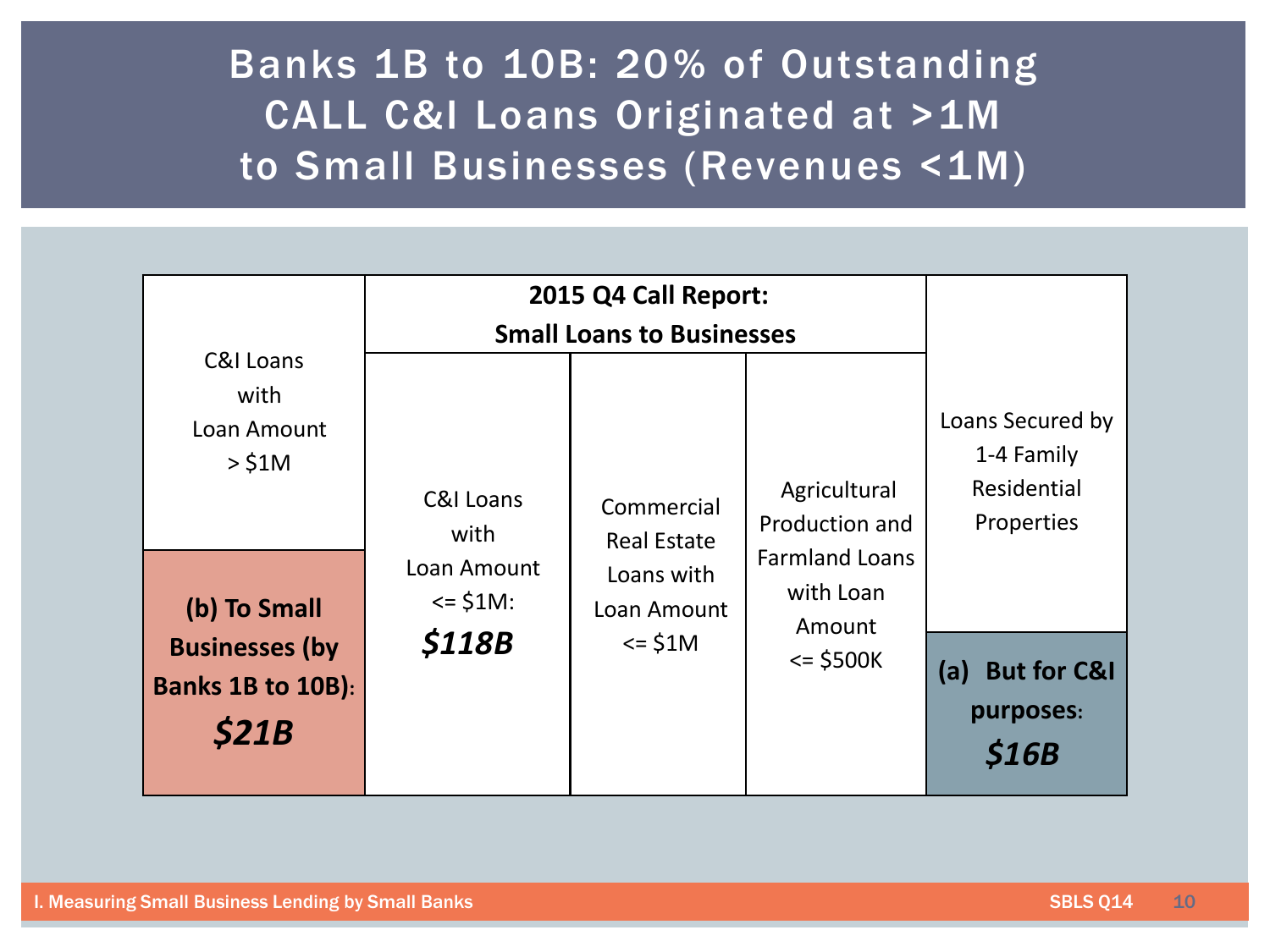#### Banks <1B: 77 to 86% say "Largely All" of Their C&I Lending is to a Small Business

| C&I Loans                                                            | 2015 Q4 Call Report:                    |                                   |                                              |                                                             |
|----------------------------------------------------------------------|-----------------------------------------|-----------------------------------|----------------------------------------------|-------------------------------------------------------------|
| with                                                                 | <b>Small Loans to Businesses</b>        |                                   |                                              |                                                             |
| Loan Amount                                                          |                                         |                                   |                                              |                                                             |
| $>$ \$1M                                                             |                                         |                                   |                                              |                                                             |
| (c) To Small<br><b>Businesses</b><br>(by Banks $\leq 1B$ ):<br>\$93M | <b>C&amp;I Loans</b><br>with            | Commercial<br><b>Real Estate</b>  | Agricultural<br>Production and               | Loans Secured by<br>1-4 Family<br>Residential<br>Properties |
| (b) To Small                                                         | Loan Amount<br>$\le$ $\frac{1}{2}$ S1M: | Loans with<br>Loan Amount         | <b>Farmland Loans</b><br>with Loan<br>Amount |                                                             |
| <b>Businesses (by</b><br><b>Banks 1B to 10B):</b><br>\$21B           | <i><b>\$118B</b></i>                    | $\le$ $\frac{1}{2}$ $\frac{1}{2}$ | $=$ \$500K                                   | (a) But for C&I<br>purposes:<br><b>S16B</b>                 |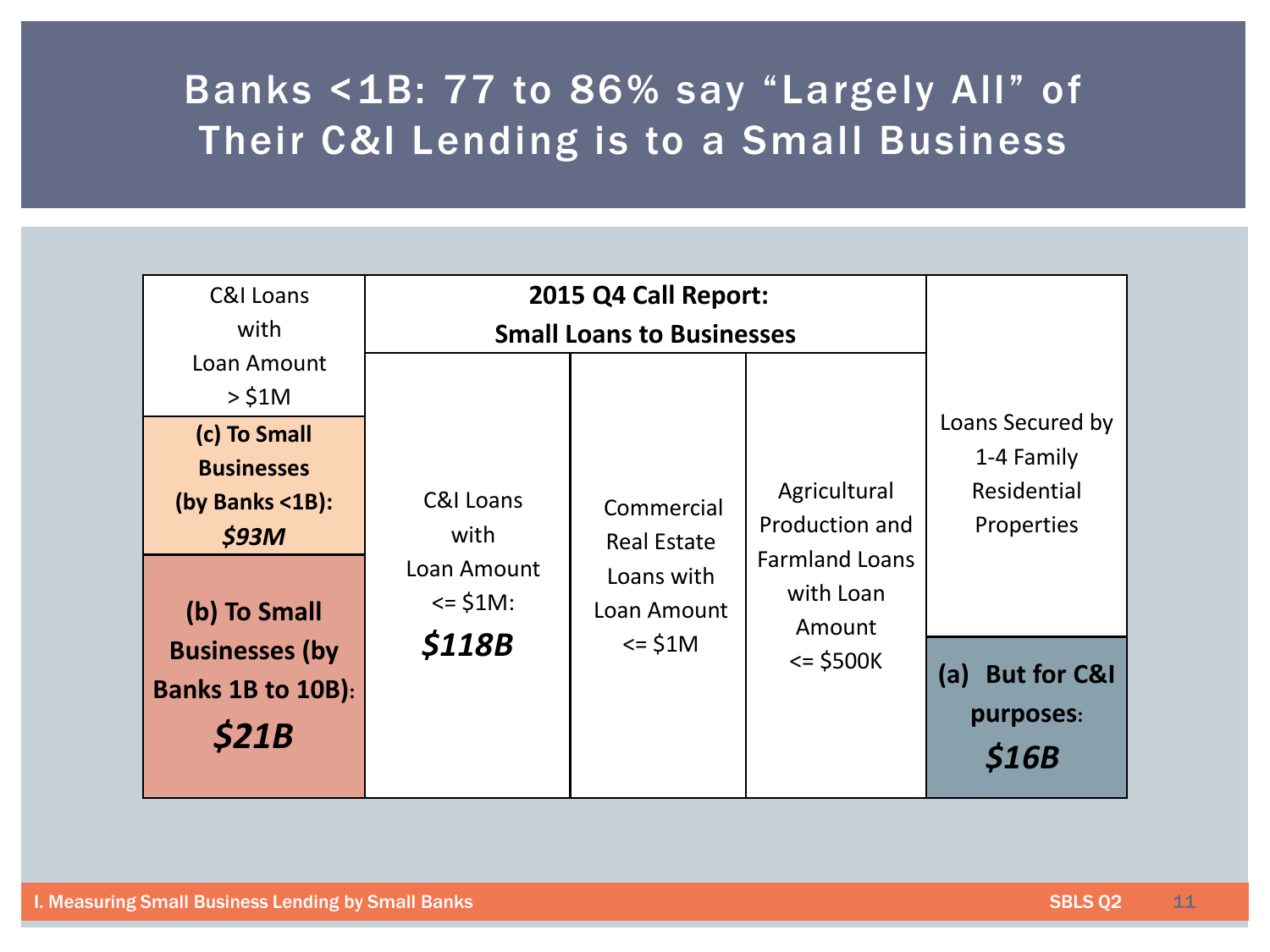#### CALL Report Proxy Understates Small Business Lending By Small Banks By At Least \$38B

| 2015 Q4 Call Report:                                                                                    |                                                                                                    |                                                                                          |  |  |
|---------------------------------------------------------------------------------------------------------|----------------------------------------------------------------------------------------------------|------------------------------------------------------------------------------------------|--|--|
| <b>Small Loans to Businesses</b>                                                                        |                                                                                                    |                                                                                          |  |  |
| <b>C&amp;I Loans</b><br>with<br><b>Loan Amount</b><br>$\le$ $\frac{1}{2}$ \$1M:<br><i><b>\$118B</b></i> | Commercial<br><b>Real Estate</b><br>Loans with<br>Loan Amount<br>$\le$ $\frac{1}{2}$ $\frac{1}{2}$ | Agricultural<br>Production and<br><b>Farmland Loans with</b><br>Loan Amount<br>$= $500K$ |  |  |
| <b>Small Business</b><br><b>C&amp;I Lending</b><br><b>Understated</b><br>by at Least<br>\$38B           |                                                                                                    |                                                                                          |  |  |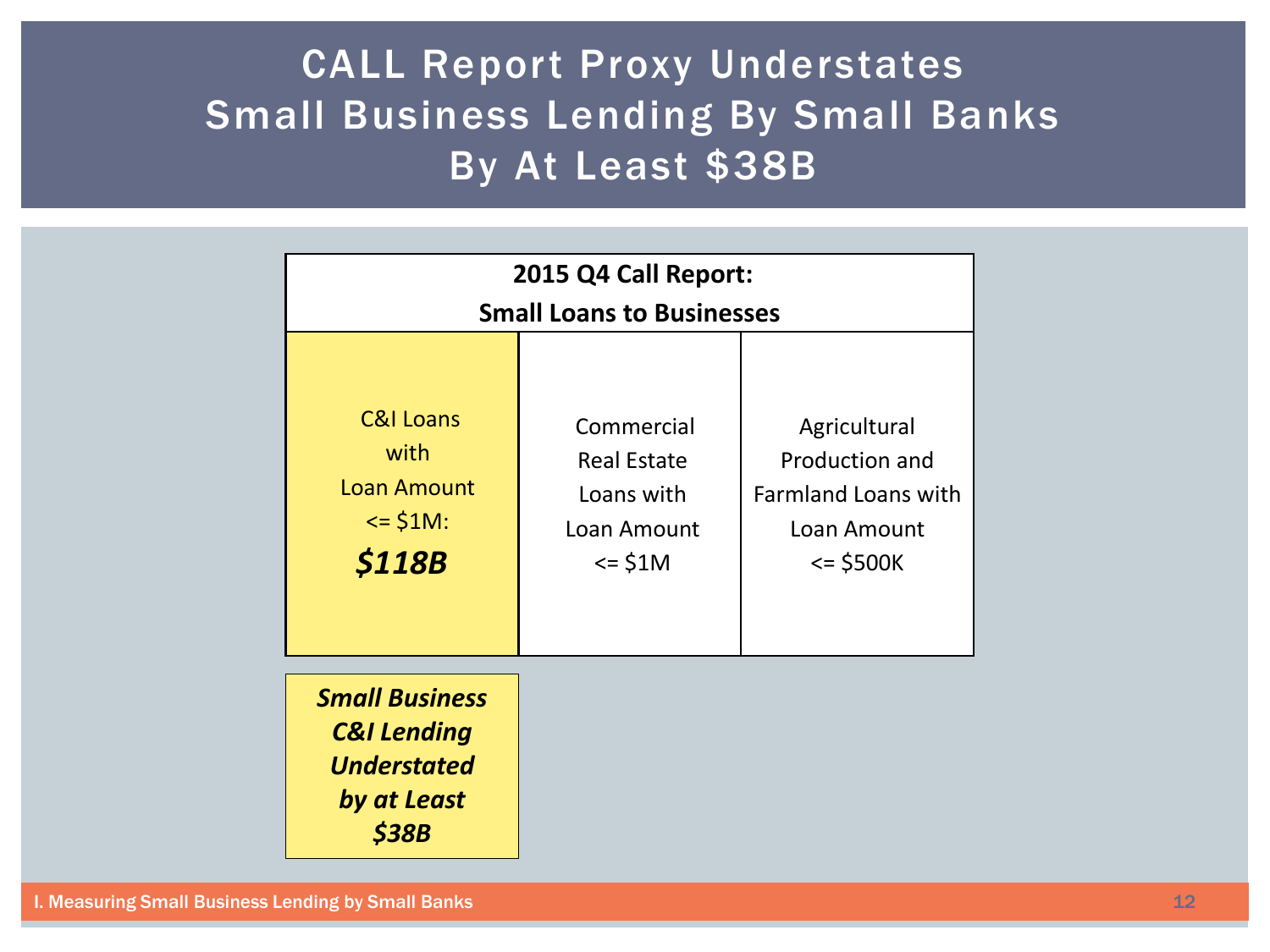## *SBLS Insights*

### II. The Nature of Small Business Lending by Small Banks

*1. Small Banks offer loan products for various purposes, focus on traditional underwriting and owner & business characteristics, and lend to startups* 

*2. Small Banks interact locally and are high touch, relying on staff intensive interpersonal engagement*

2016 **Small Business** Lending **Survey**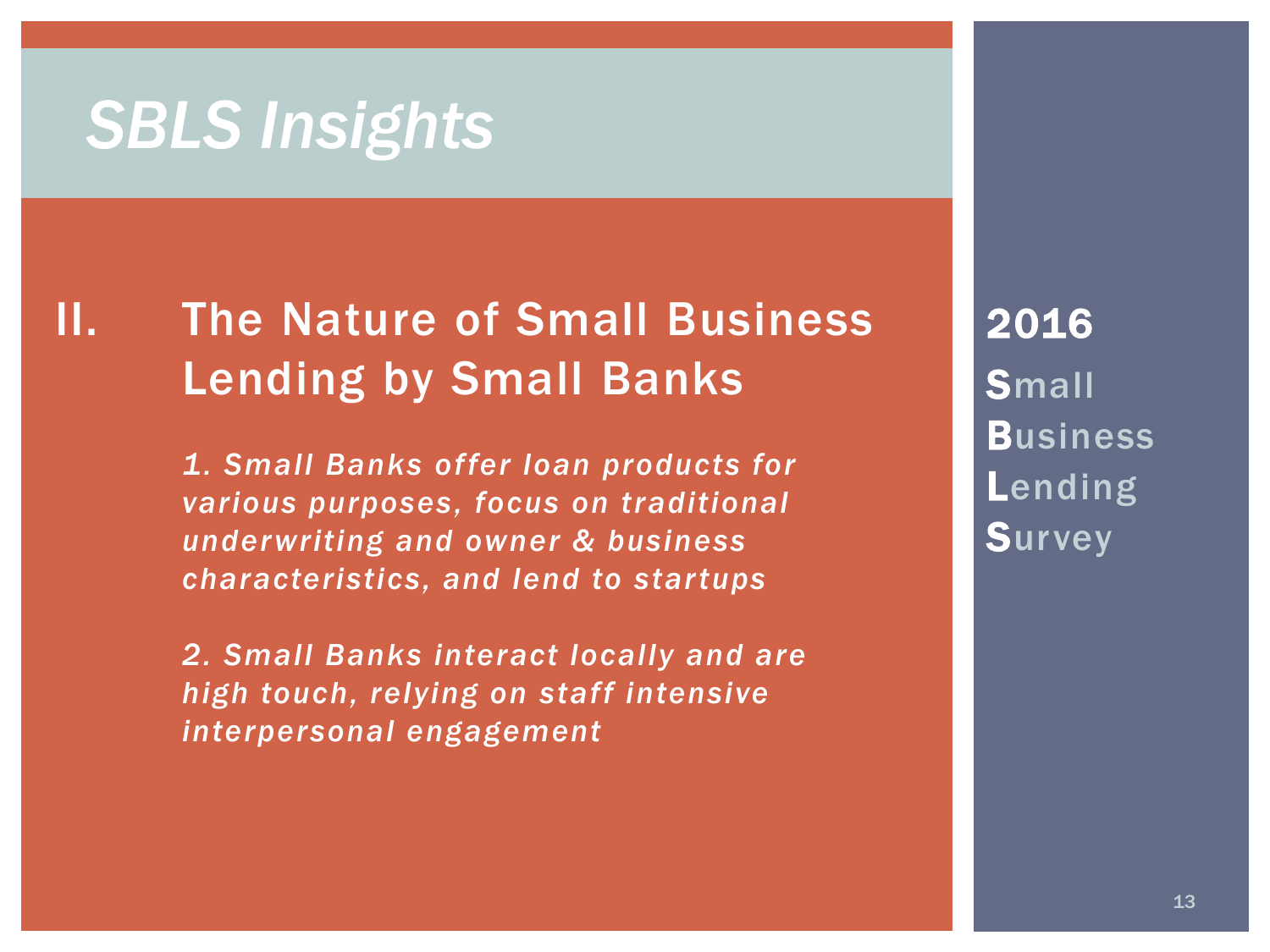#### Small Banks Equally Likely to Have Amortizing Term Loans, Lines of Credit & Balloon Term Loans as Top Small Business Product

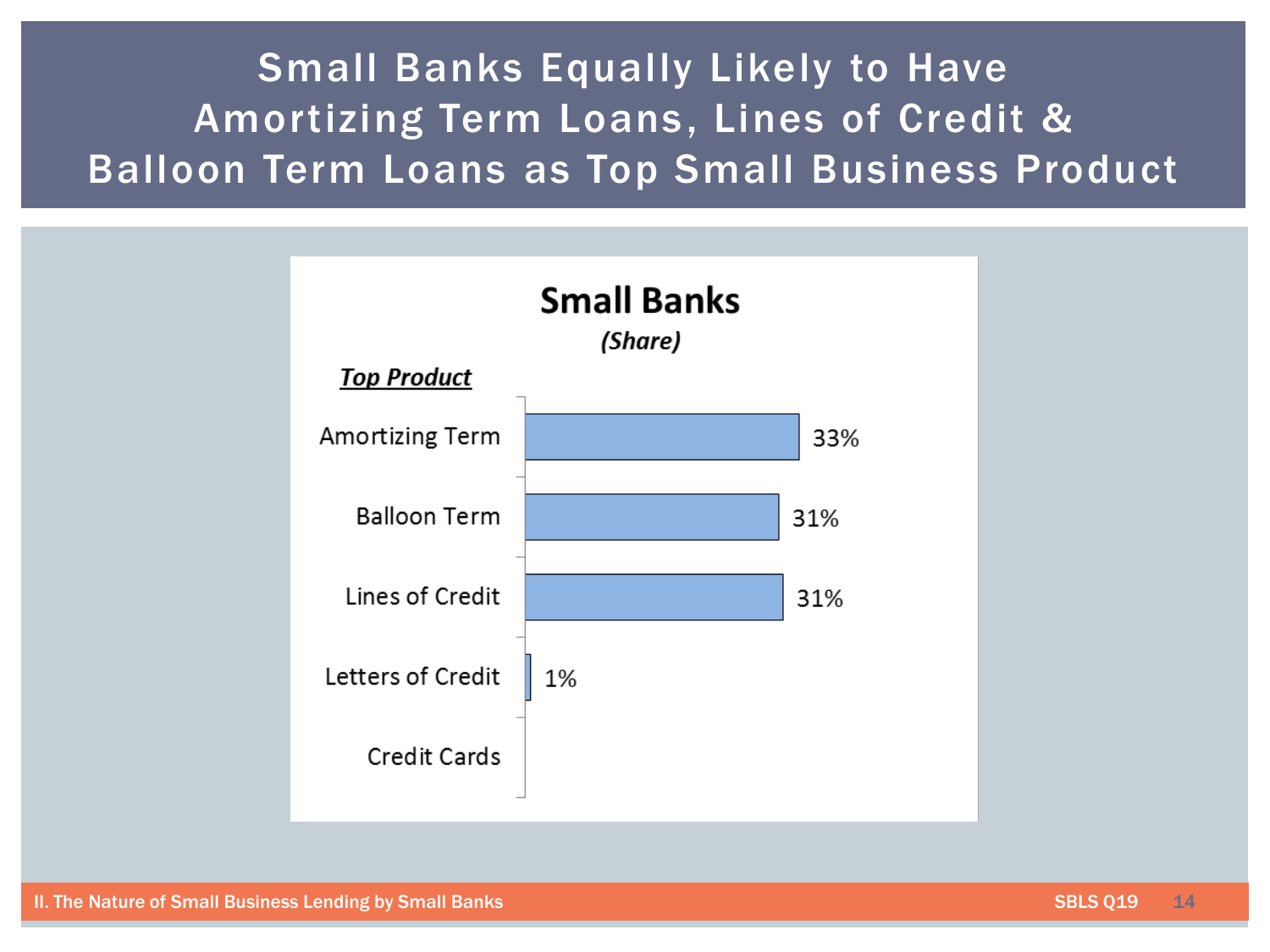#### Term Loans Most Often Used for Equipment/Fixed Assets LOCs for Working Capital & Inventory

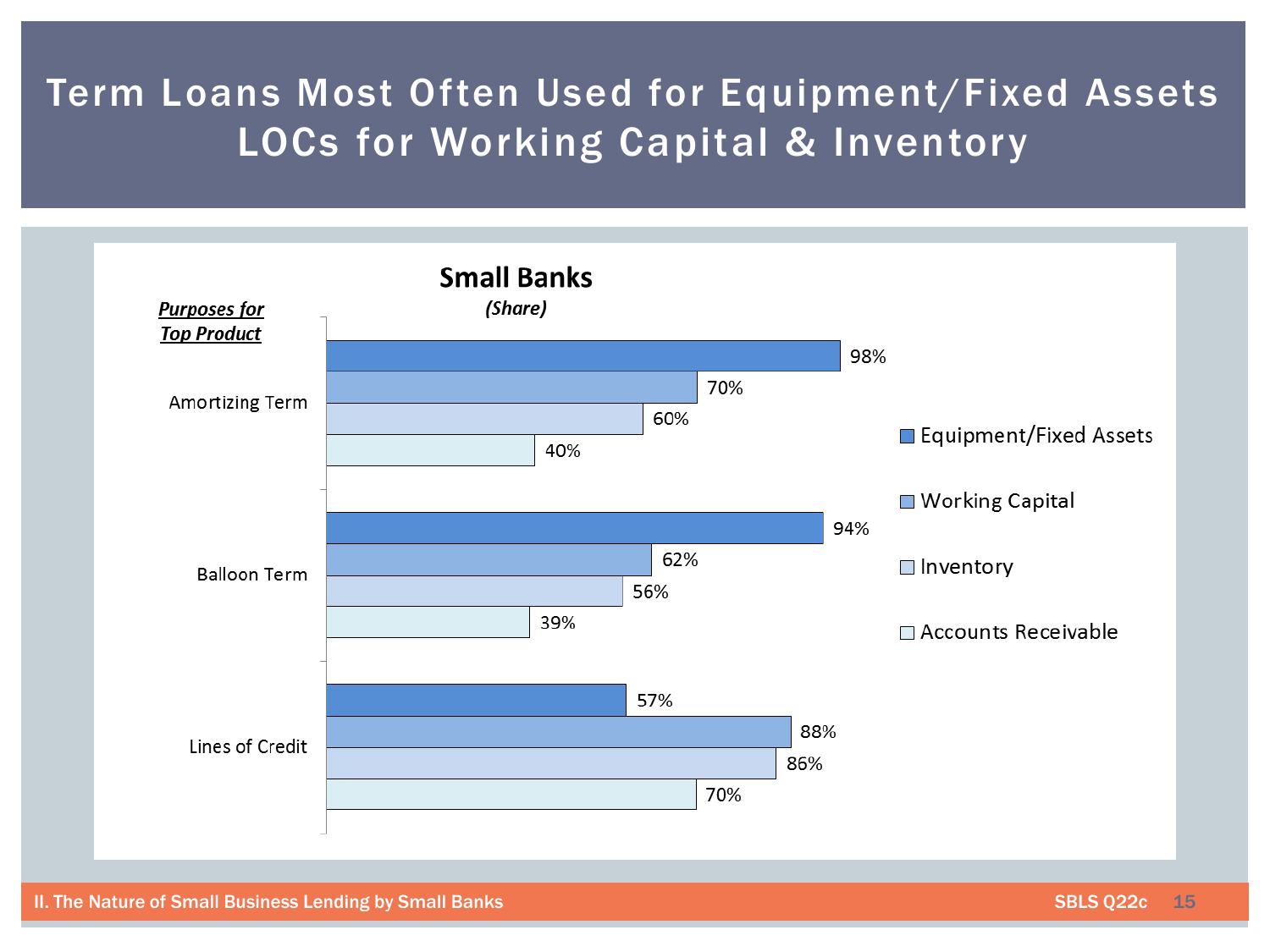#### Small Banks Focus on Traditional Underwriting Criteria and Owner & Business Characteristics

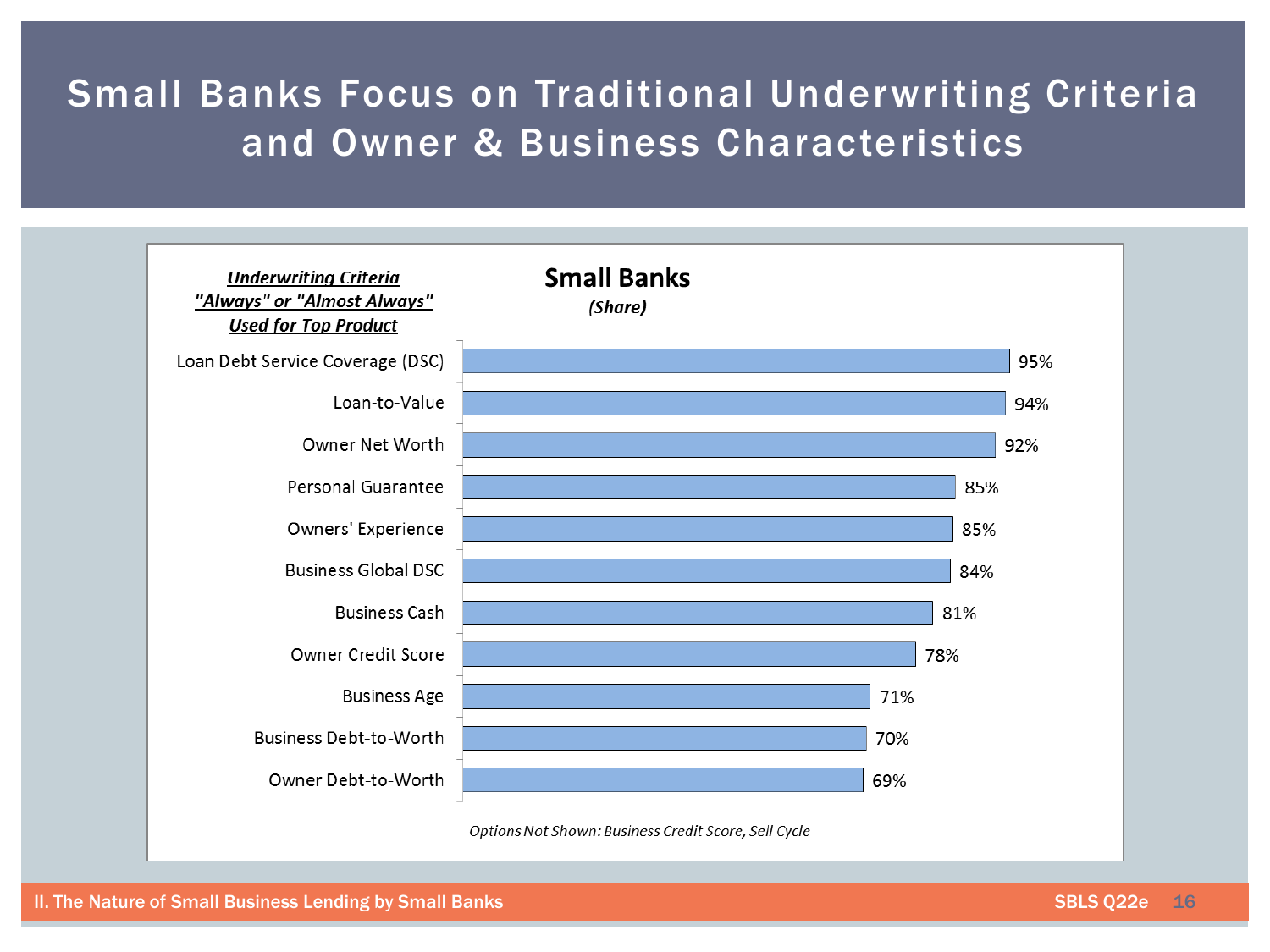#### Most Small Banks Lend to Startups Especially Small Banks in Non-MSA Areas



*The median Small Bank defines a startup to be a new small business 2 years of age or less*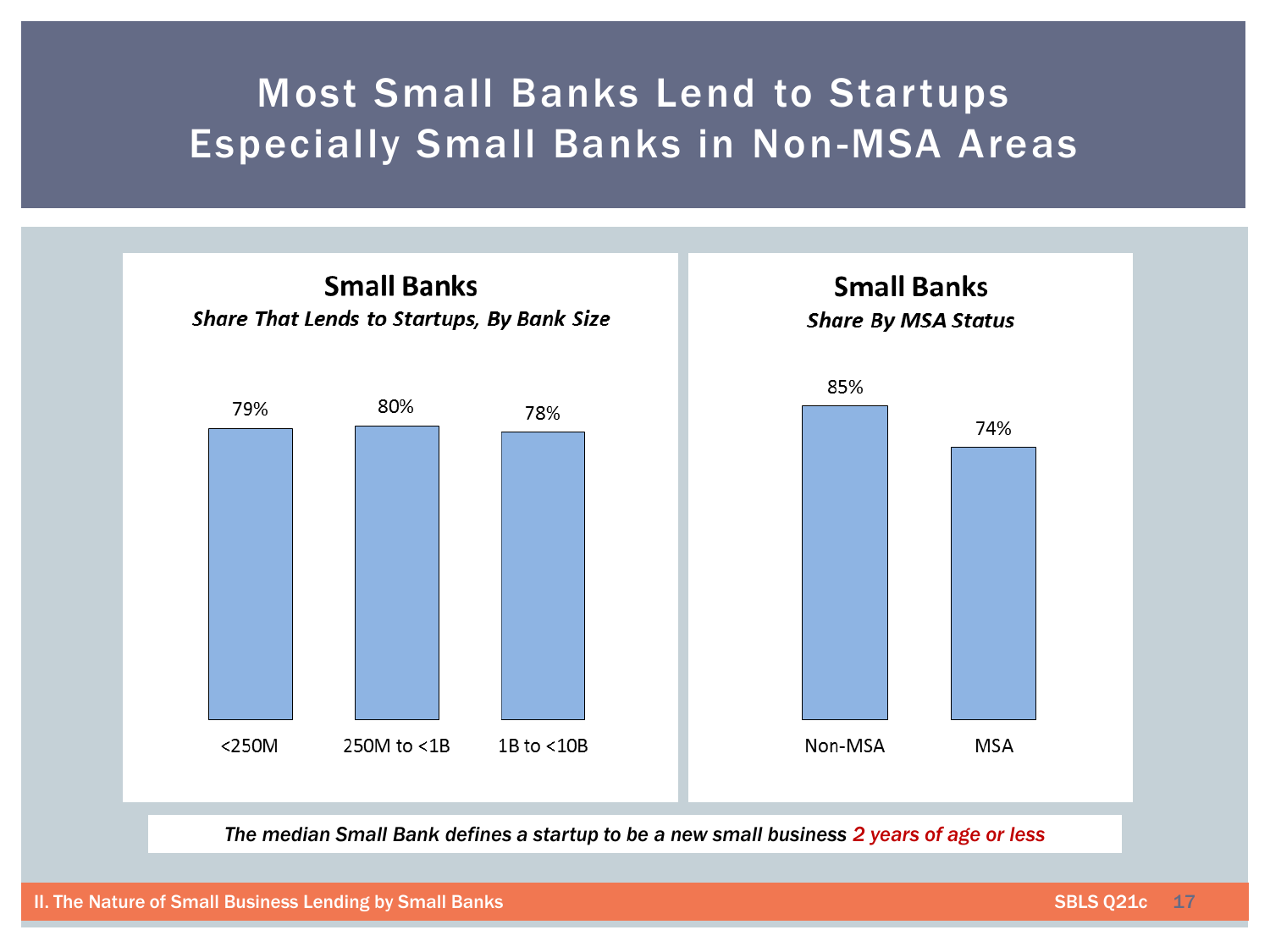#### Small Banks Primarily Accept Small Business Loan Applications at Branches and with Staff, not Online

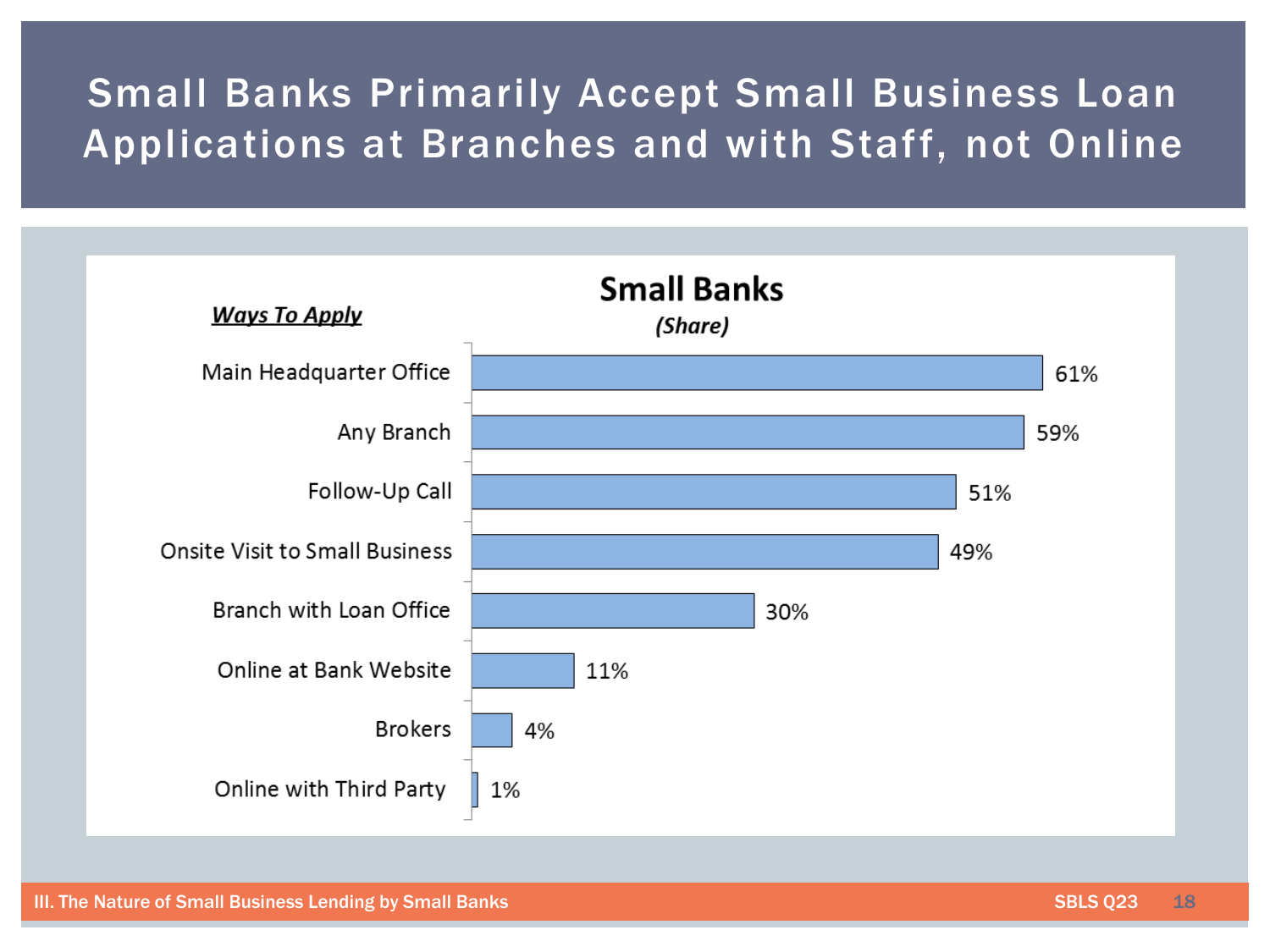#### Small Banks Generate and Maintain Relationships Through High Touch Practices



Options Not Shown: Brokers, Card Processing, Check Cashing, Hours, Indirect Lending, Lead Generators, Loan Offices, Marketing to New Customers, Online Applications, Payroll Services, Transfer Services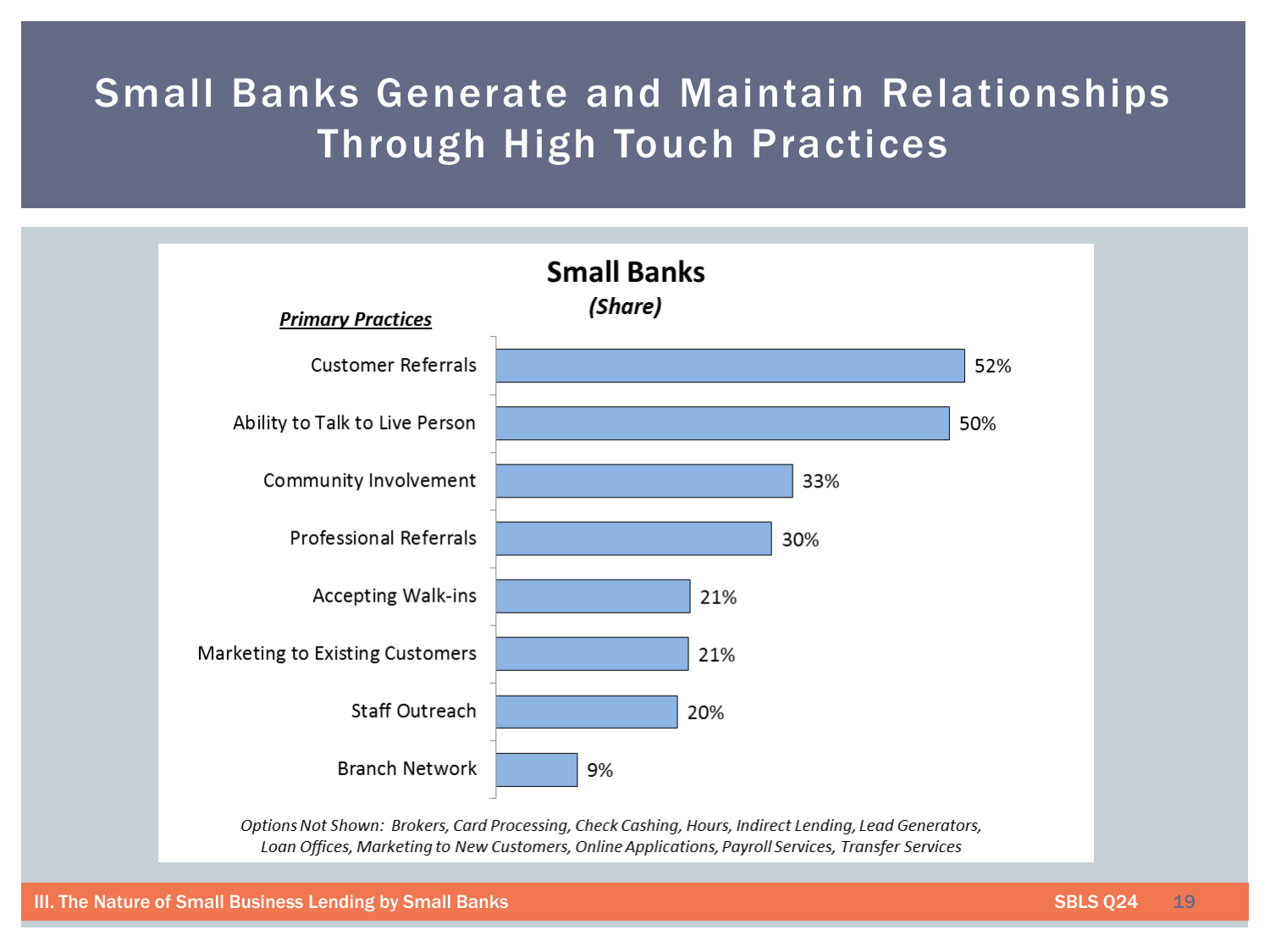## *SBLS Insights*

### III. What Makes Small Banks Special?

*1. Small Banks are seen as relational, attentive, fast, and flexible*

*2. Small Banks have distinct advantages over Large Banks, and are more able to customize*

*3. Small Banks are major competitors for small business lending, and even Large Banks think so*

2016 **Small Business** Lending **Survey**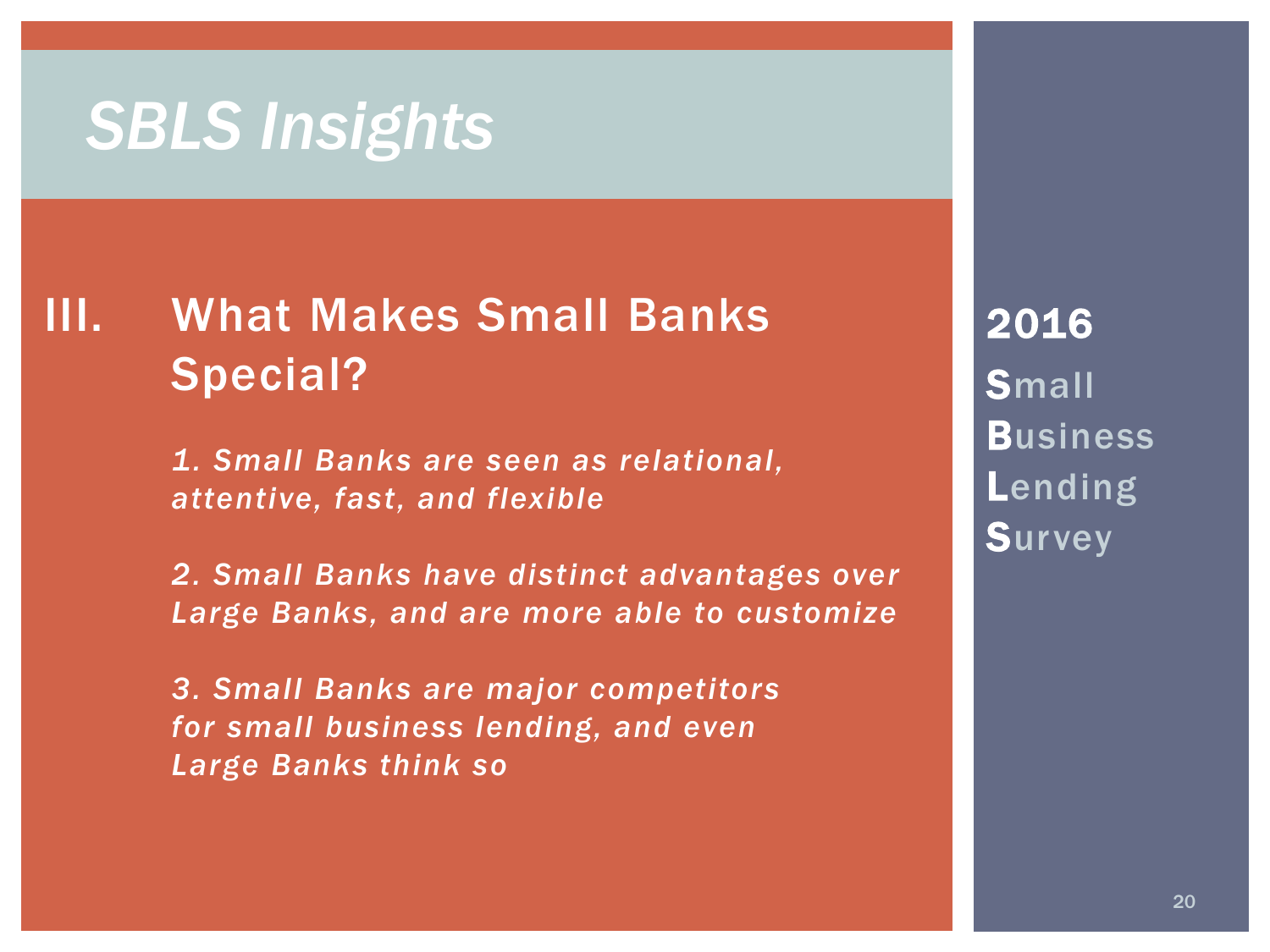#### Small Banks Say Bank Competitors <1B Compete Using Relationship, Attention & Decision Speed



Options Not Shown: Collateral, DSC, Fees, LTV, Mobile Banking, Remote Deposit, Term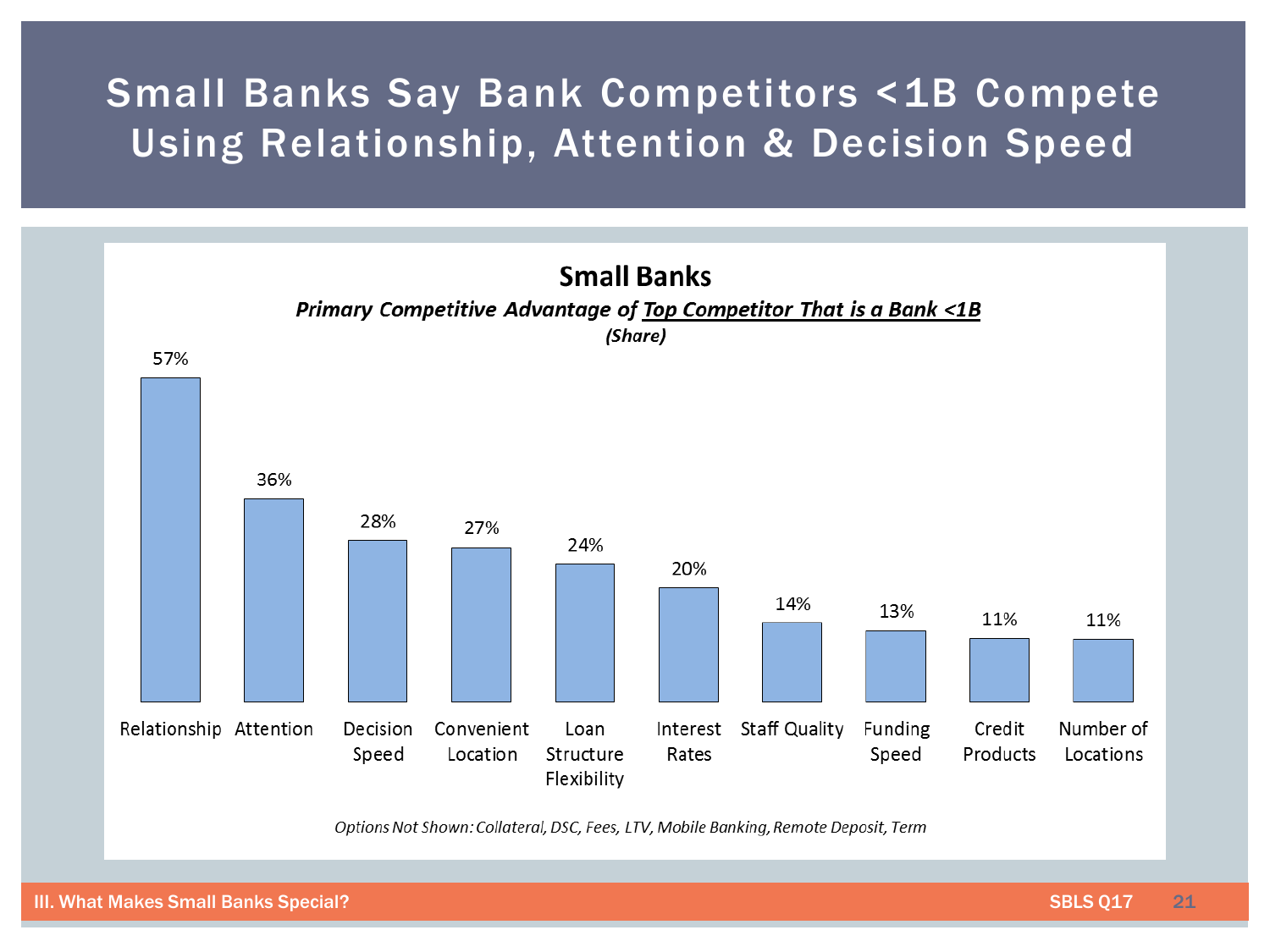#### Large Banks Say Bank Competitors 1B to <10B Compete Using Loan Structure Flexibility

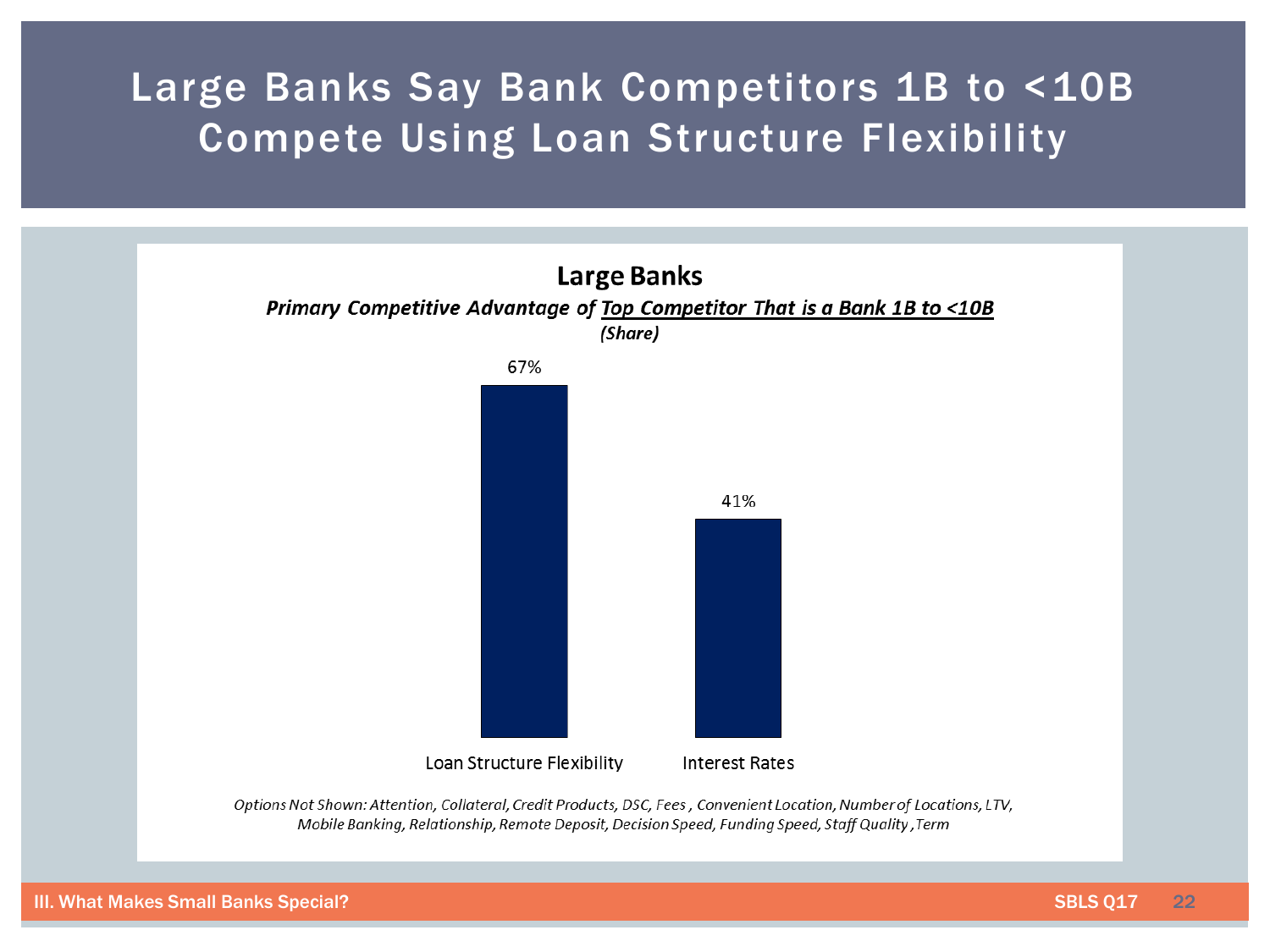#### Small Banks More Likely to See Themselves Attentive, Fast, Flexible

| <b>Own Primary</b><br><b>Competitive</b><br><b>Advantage</b> | <b>Small</b><br><b>Banks</b> | Large<br><b>Banks</b> | <b>Who Is More Likely to</b><br><b>Report Advantage?</b> |  |
|--------------------------------------------------------------|------------------------------|-----------------------|----------------------------------------------------------|--|
| <b>Relationship</b>                                          | 59%                          | 57%                   | <b>Same</b>                                              |  |
| <b>Staff Quality</b>                                         | 30%                          | 33%                   |                                                          |  |
| <b>Personal Attention</b>                                    | 58%                          | 43%                   | <b>Small Banks</b>                                       |  |
| <b>Decision Speed</b>                                        | 49%                          | 24%                   |                                                          |  |
| <b>Loan Structure Flexibility</b>                            | 25%                          | <b>20%</b>            |                                                          |  |
| <b>Number of Locations</b>                                   | 2%                           | <b>22%</b>            | <b>Large Banks</b>                                       |  |
| <b>Credit Products Offered</b>                               | 8%                           | 18%                   |                                                          |  |
| <b>Convenient Locations</b>                                  | 11%                          | 16%                   |                                                          |  |

*Options not Shown: Collateral, DSC, Fees, Interest Rates, LTV, Mobile Banking, Remote Deposit, Speed, Funding Term.*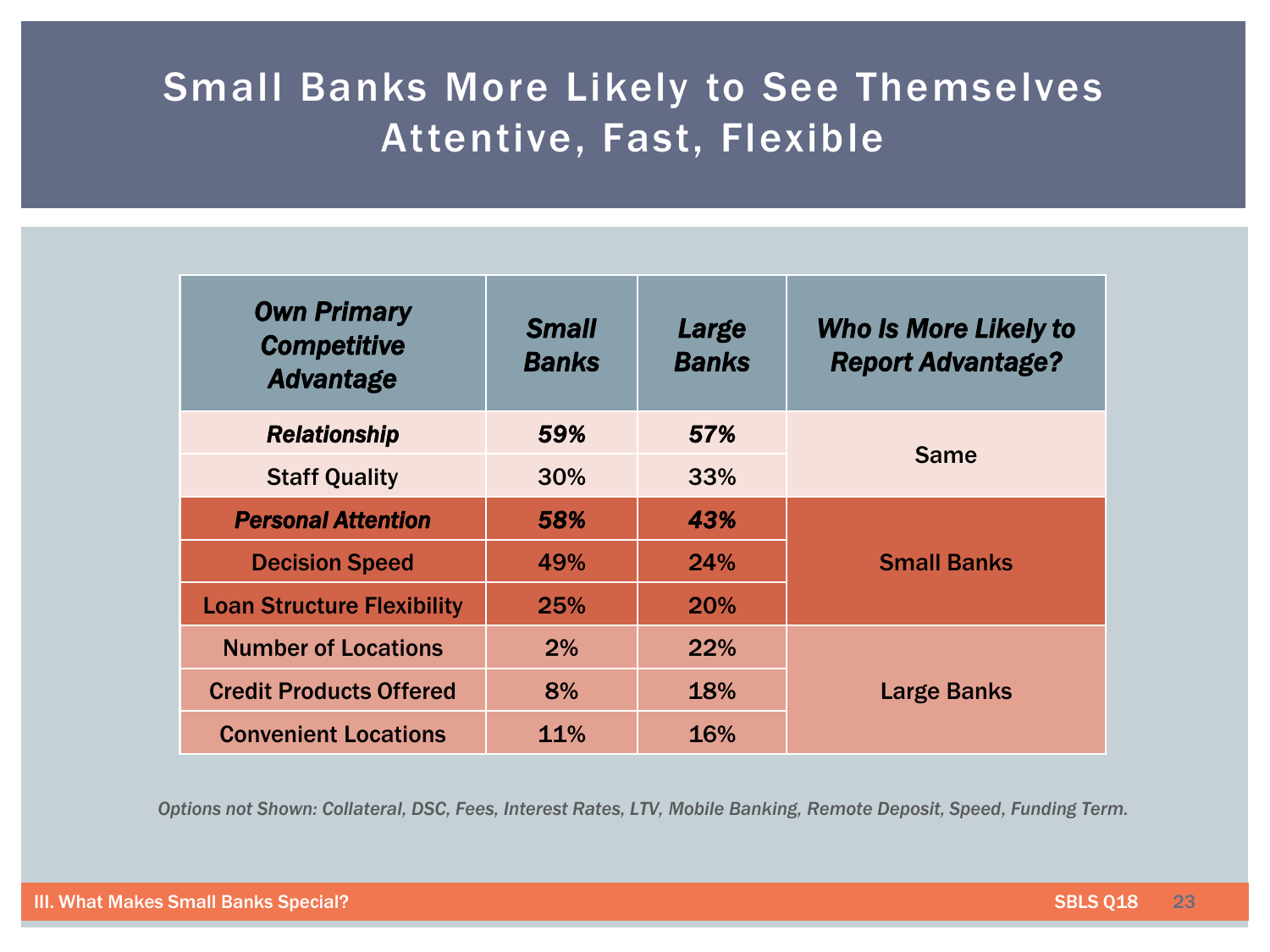#### Small Banks Customize Large Banks Standardize

- Small Banks are much less likely to use *standardized small business loan products* (9 vs 65%)
- Small Banks are much less likely to use *thresholds* to define small businesses (28 vs 85%)
- Small Banks are much less likely to use *minimum loan amounts* (15 vs 70%)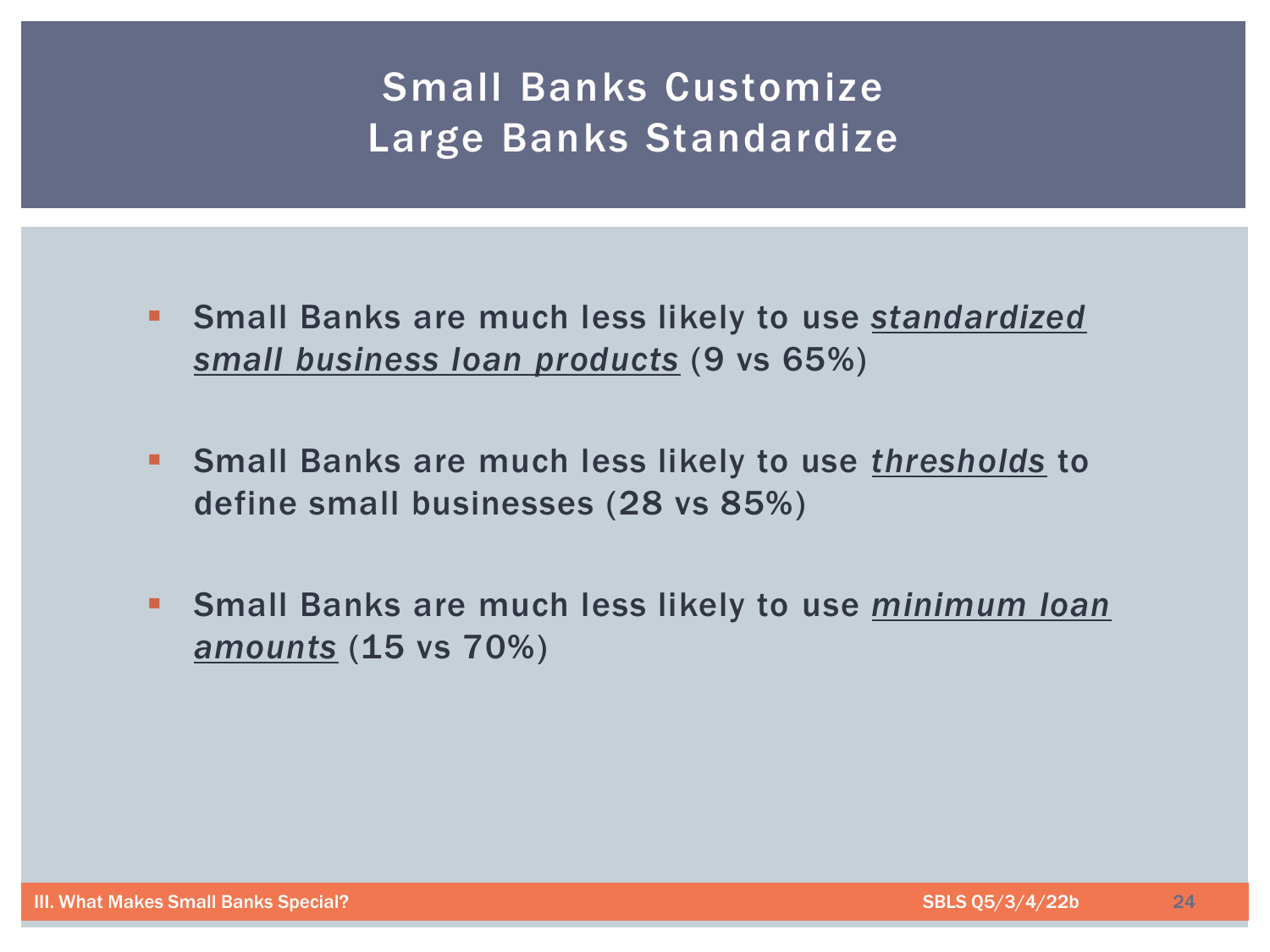#### Local Small Banks are Major Competitors for Small Business Lending



III. What Makes Small Banks Special? SBLS Q16 25 SBLS Q16 25 SBLS Q16 25 SBLS Q16 25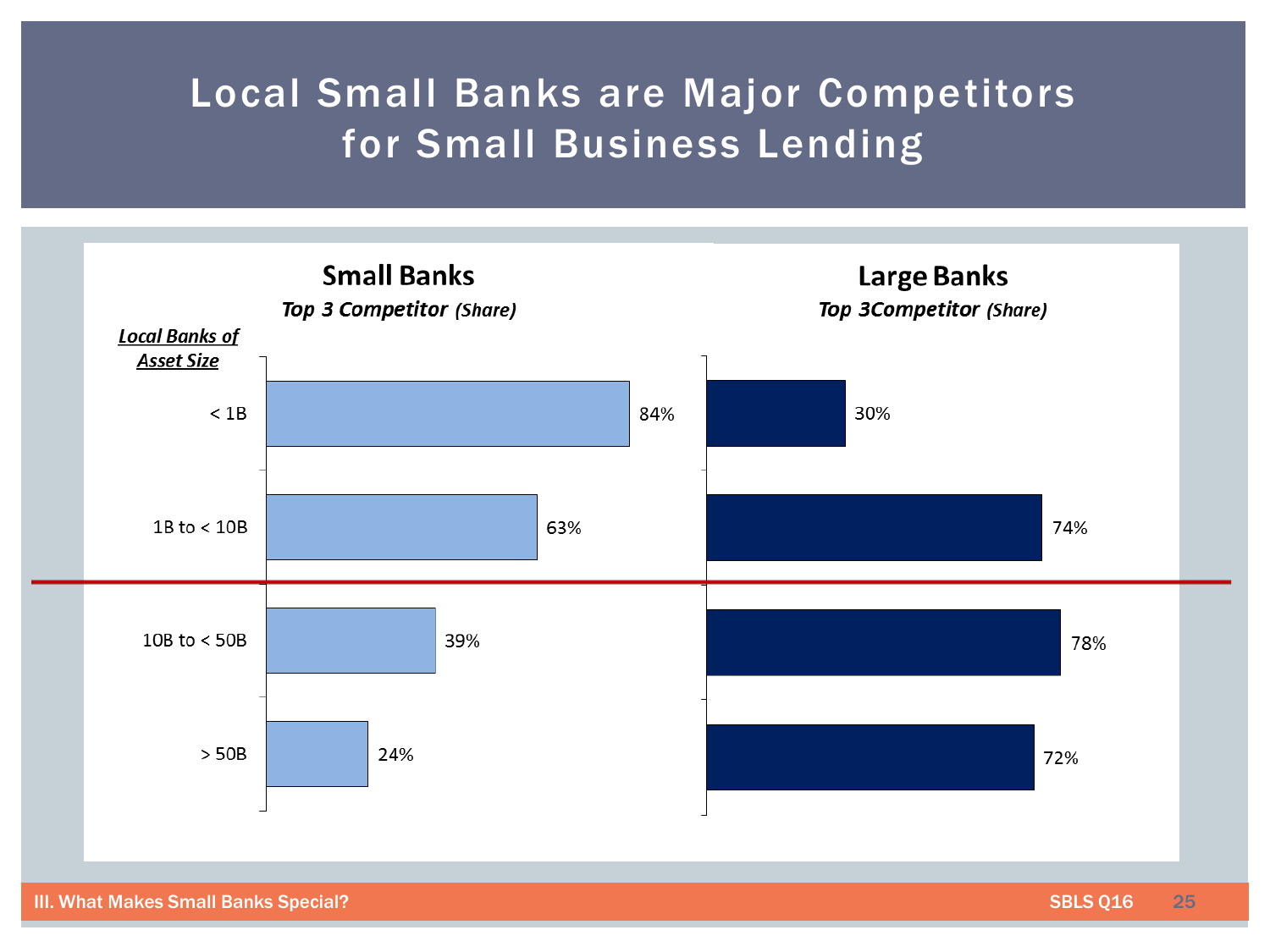## *SBLS Insights: Takeaways*

#### I. Measuring Small Business Lending by Small Banks

*1. Relying on Call Report proxy understates small business lending by Small Banks* 

*2 . T o d a y w e s h o w t h r e e d i f f e r e n t w a y s S u r v e y d e m o n s t r a t e s*  small business lending by Small Banks is understated

#### II. The Nature of Small Business Lending by Small Banks

*1. S m a l l B a n k s o f f e r l o a n p r o d u c t s f o r v a r i o u s p u r p o s e s , focus on traditional underwriting and owner & business c h a r a c t e r i s t i c s , a n d l e n d t o s t a r t u p s* 

*2 . S m a l l B a n k s i n t e r a c t l o c a l l y a n d a r e h i g h t o u c h , r e l y i n g o n*  staff intensive interpersonal engagement

#### III. What Makes Small Banks Special?

*1 . S m a l l B a n k s a r e s e e n a s r e l a t i o n a l , a t t e n t i v e , f a s t , a n d f l e x i b l e*

*2 . S m a l l B a n k s h a v e d i s t i n c t a d v a n t a g e s o v e r L a r g e B a n k s , a n d are more able to customize* 

*3 . S m a l l B a n k s a r e m a j o r c o m p e t i t o r s f o r s m a l l b u s i n e s s l e n d i n g , a n d e v e n L a r g e B a n k s t h i n k s o*

2016 **Small Business** Lending **Survey**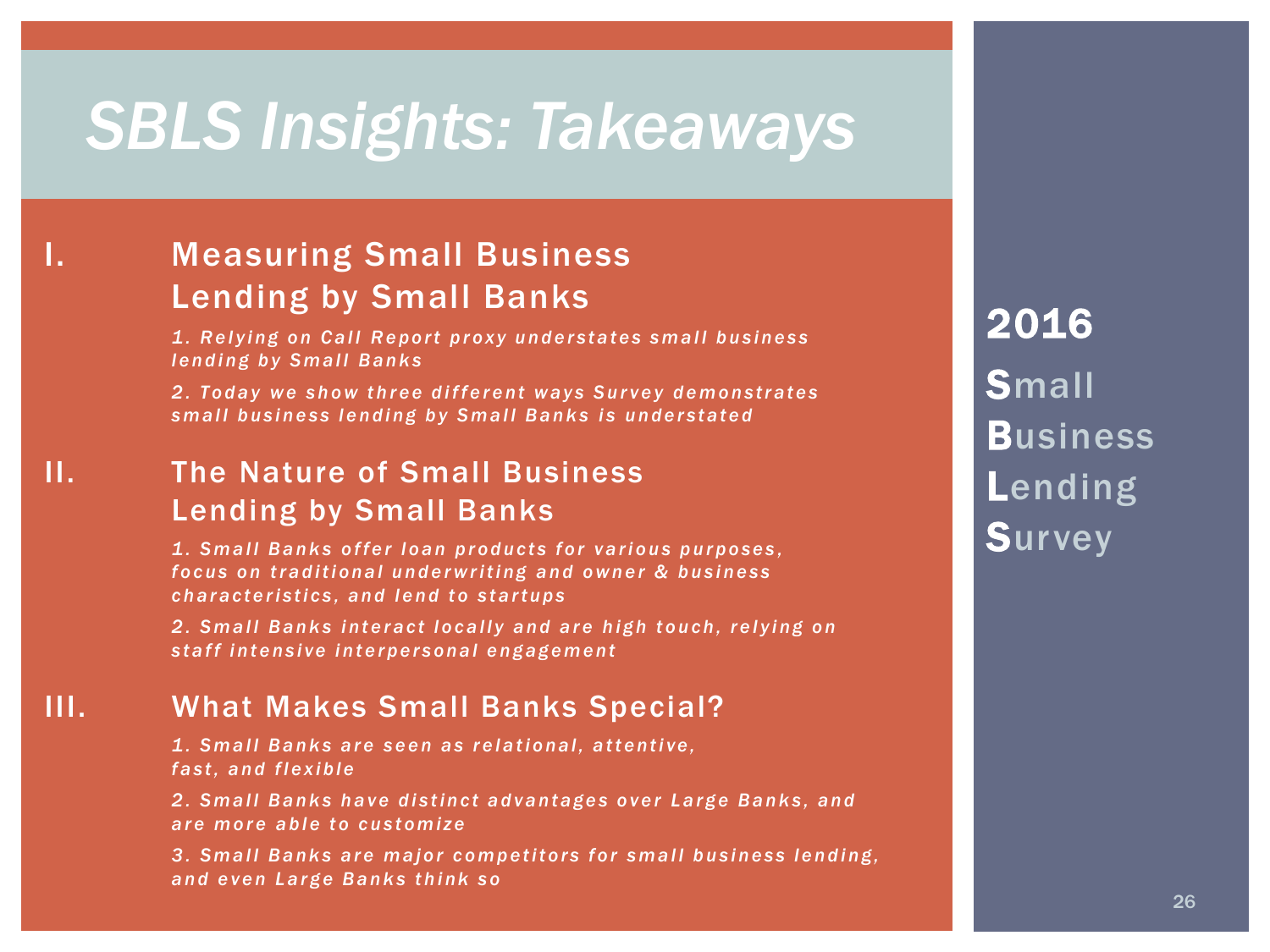- **Data weighted to reflect bank universe**
- Values are not be reported when the number of responses did not meet disclosure review thresholds for protecting respondents' identities
- **Reported percentages do not necessarily add** to 100 if questions allow more than one answer or if certain categorical response options do not meet the disclosure review thresholds for protecting respondents' identities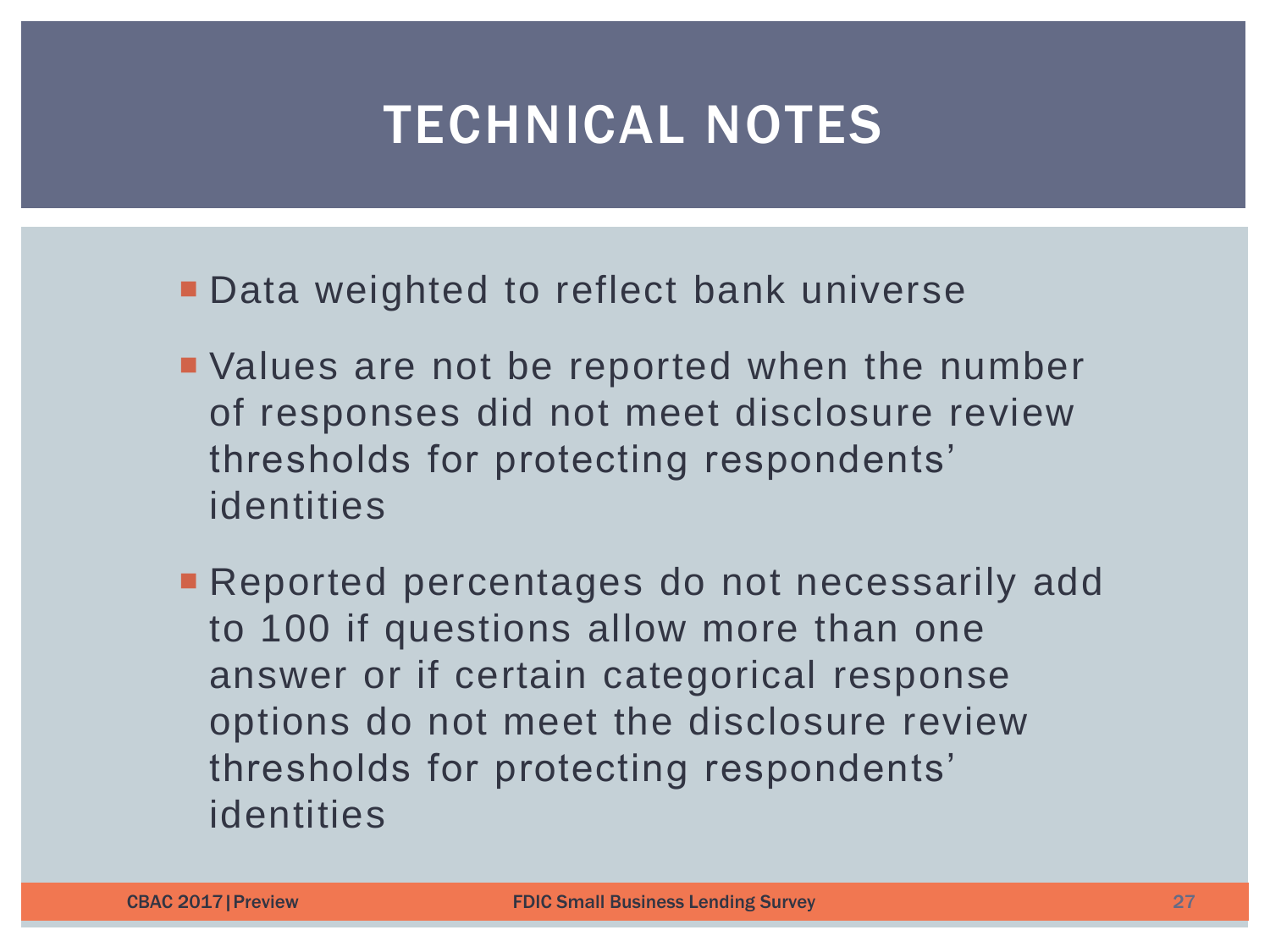- **Call Report Proxy Understatement Extrapolation** for C&I Loans Collateralized by 1-4 family Residences:
	- 1. We first extrapolated total C&I originations in 2015 using the lower bound of the 95 percent confidence interval of the ratio of survey reported 2015 C&I originations to 2015 Q4 call report portfolio holdings.
	- 2. We then extrapolated the share of total C&I originations collateralized by 1-4 family residences by taking the lower bound of the 95 percent confidence interval of the survey reported 1-4 family secured C&I originations divided by total survey reported C&I originations, and applying this ratio to the extrapolated total 2015 C&I originations from (1).
	- 3. These extrapolations were computed separately for banks with assets less than \$250M, banks with assets between \$250M and \$1B, and banks with assets between \$1B and \$10B.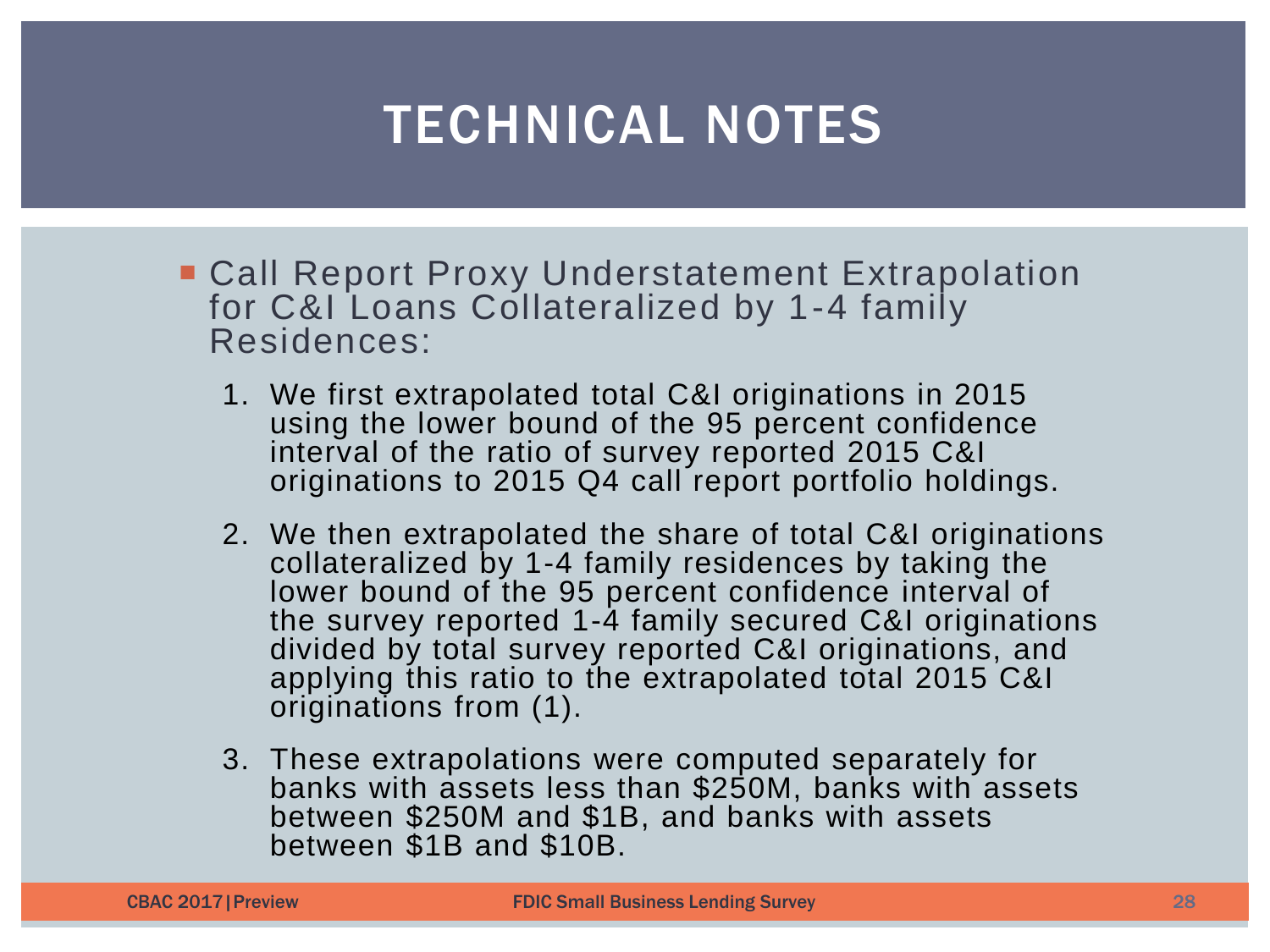- Call Report Proxy Understatement Extrapolation for C&I Loans of >\$1M by Banks with Assets Between \$1B and \$10B:
	- 1. We used the lower bound of the 95 percent confidence interval of the survey estimated mean share of C&I loans of >\$1M that were made to businesses with total annual revenues of <= \$1M
	- 2. We then applied the lower bound mean share calculated in (1) to the total dollar volume of C&I loans of >\$1M reported in the 2015 Q4 call report.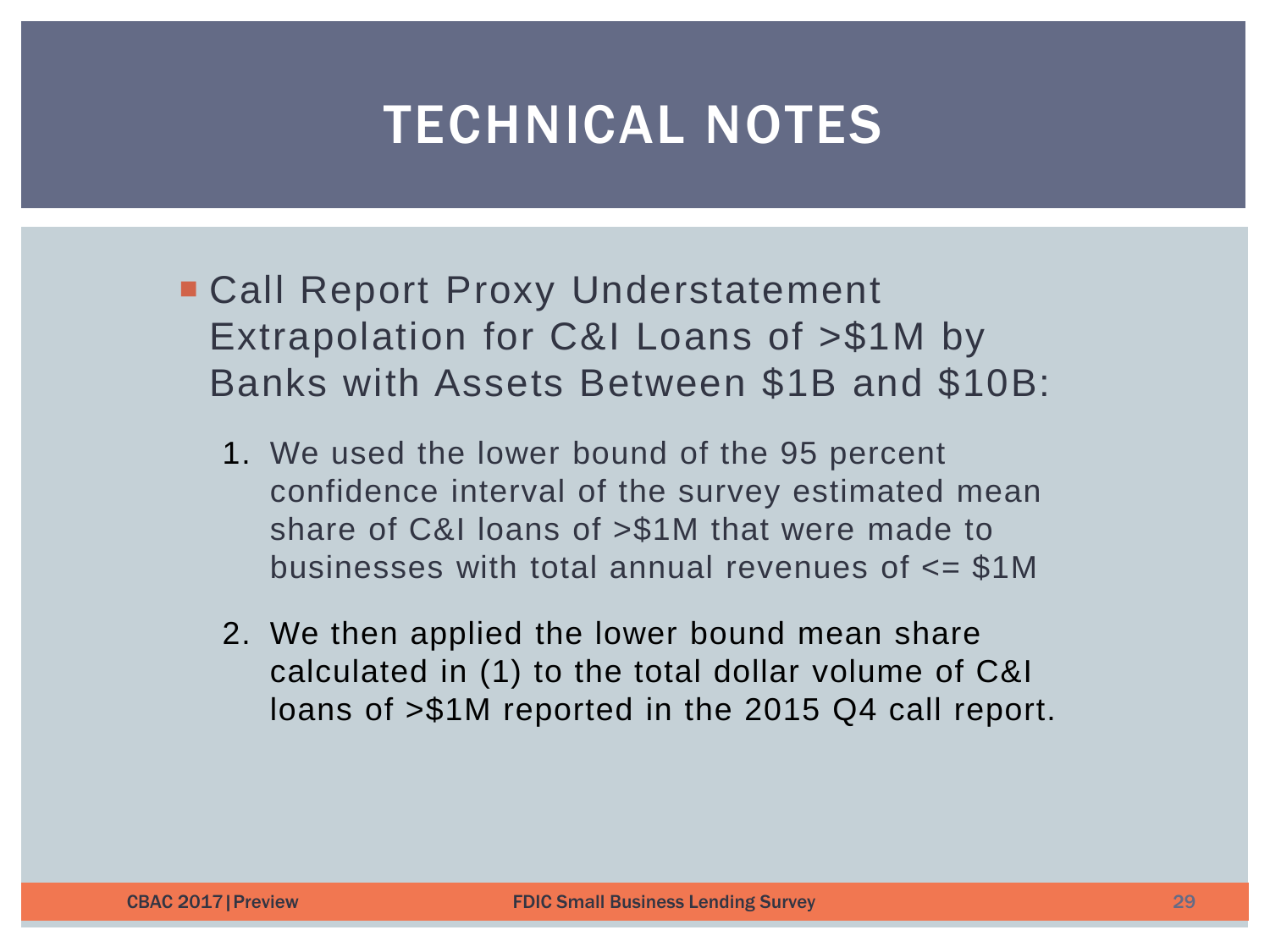- **Call Report Proxy Understatement Extrapolation** for C&I Loans of >\$1M by Banks with Assets Less than \$1B:
	- 1. We used 50% as a conservative interpretation of "almost all" C&I lending to small businesses.
	- 2. For each bank, we computed the dollar volume of C&I loans that would constitute 50% of their total C&I loan portfolio as of 2015 Q4, and computed the amount of C&I loans of >\$1M included in the 50%. For banks whose C&I loans of <=\$1M already constitute 50% or more of their total C&I portfolio, the amount of C&I loans of >\$1M included in the 50% is \$0.
	- 3. We then ranked ordered the banks by the amount of C&I loans of >\$1M included in the 50%, from smallest to largest. (Where some banks will have \$0 values because already more than half of their C&I portfolio are in loans of  $\leq$ =\$1M.)

(continued)